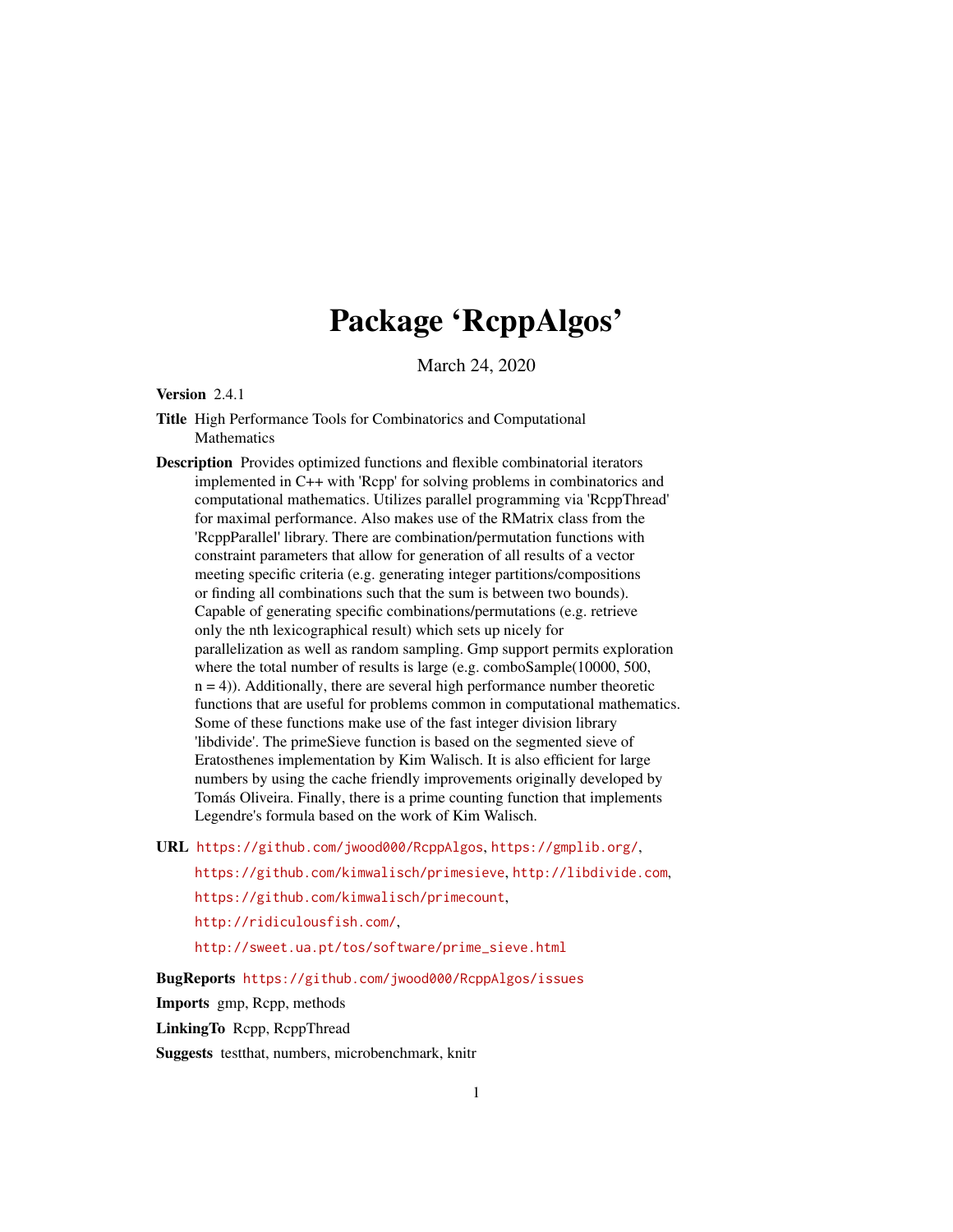<span id="page-1-0"></span>2 RcppAlgos-package

License GPL  $(>= 2)$ LazyData TRUE **SystemRequirements** C++11,  $gmp$  ( $>= 4.2.3$ ) VignetteBuilder knitr NeedsCompilation yes Author Joseph Wood Maintainer Joseph Wood <jwood000@gmail.com> Encoding UTF-8 RoxygenNote 6.1.1 Repository CRAN Date/Publication 2020-03-24 07:10:04 UTC

# R topics documented:

|       | 21  |
|-------|-----|
|       |     |
|       |     |
|       |     |
|       |     |
|       |     |
|       |     |
|       |     |
|       |     |
|       | -36 |
| Index | 37  |

RcppAlgos-package *High Performance Tools for Combinatorics and Computational Mathematics*

# Description

The RcppAlgos package attacks age-old problems in combinatorics and computational mathematics.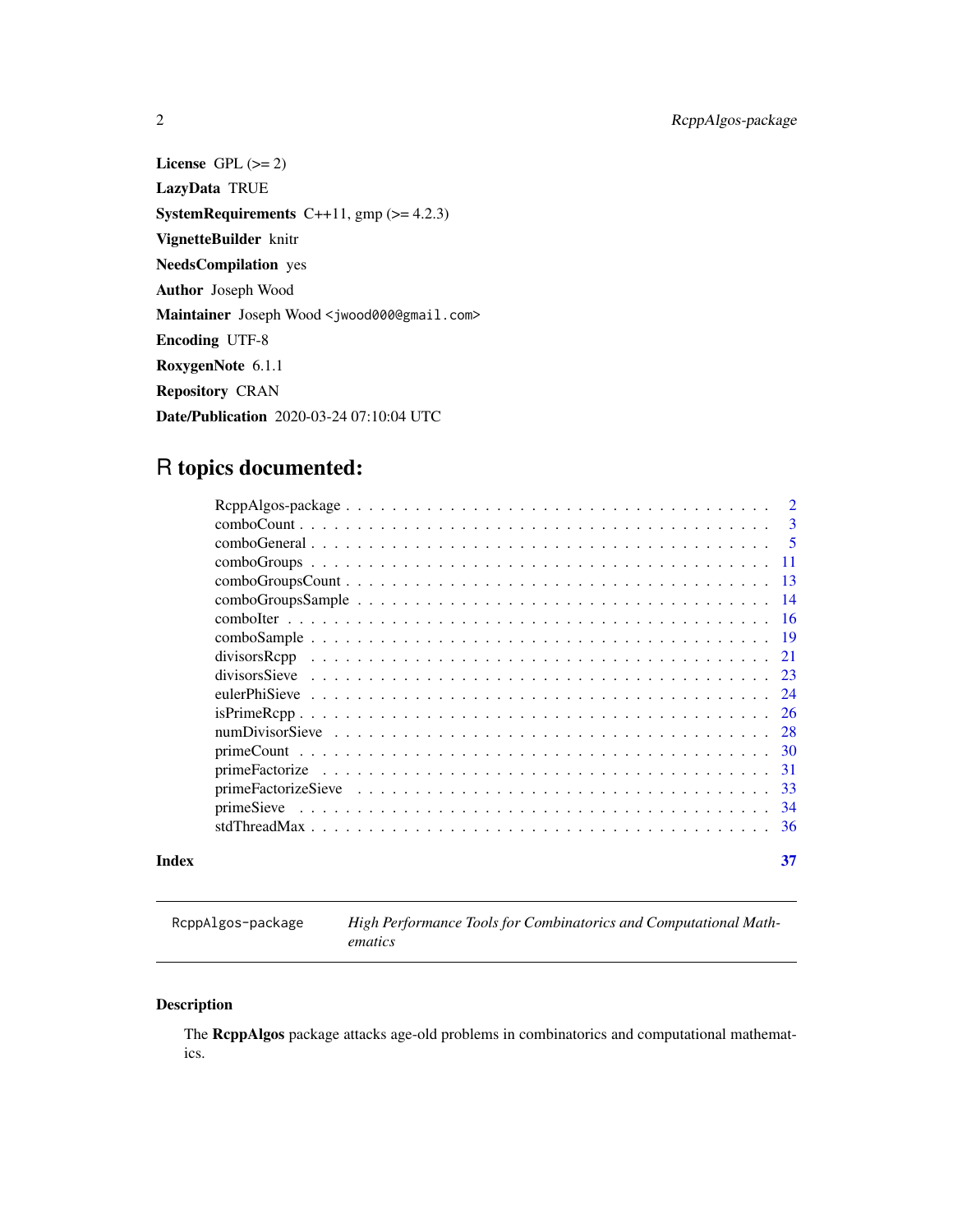#### <span id="page-2-0"></span>comboCount 3

# Goals

- 1. The main goal is to encourage fresh and creative approaches to foundational problems. The question that most appropriately summarizes RcppAlgos is: *"Can we do better?"*.
- 2. Provide highly optimized functions that facilitates a broader spectrum of researchable cases. *E.g*
	- Investigating the structure of large numbers over wide ranges:
		- primeFactorizeSieve(10^13 -10^7,10^13 + 10^7)
		- $-$  primeSieve(2^53 -10^10,2^53 -1,nThreads = 32)
	- Easily explore combinations/permutations that would otherwise be inaccessible due to time of execution/memory constraints:
		- iter = comboIter(10000, 100) bigSamp = gmp::urand.bigz(3, gmp::log2.bigz(comboCount(10000, 100))) iter[[bigSamp]]
		- comboGeneral(150,5,constraintFun = "sum",Parallel = TRUE)
		- parallel::mclapply(seq(...), function(x) {
			- temp = permuteGeneral(15, 10, lower =  $x$ , upper =  $y$ ) ## analyze permutations ## output results
				-
				- $\}$ , mc.cores = detectCores() 1))
		- $-$  comboGeneral(0:80,  $m = 80$ , repetition = TRUE, constraintFun = "sum", comparisonFun = "==", limitConstraints = 80)
		- $-$  permuteSample(rnorm(100),10, freqs = rep(1:4, 25), n = 15, seed = 123)
		- set.seed(123)

```
comboGeneral(runif(42, 0, 50), 10,
             constraintFun = "mean",
             comparisonFun = c(">}", "<"),
             limitConstraints = c(39.876, 42.123))
```
3. *Speed!!!...*. You will find that the functions in RcppAlgos are some of the fastest of their type available in R.

# Author(s)

Joseph Wood

comboCount *Number of combinations/permutations*

# **Description**

Calculate the number of combinations/permutations of a vector chosen  $m$  at a time with or without replacement. Additionally, these functions can calculate the number of combinations/permutations of multisets.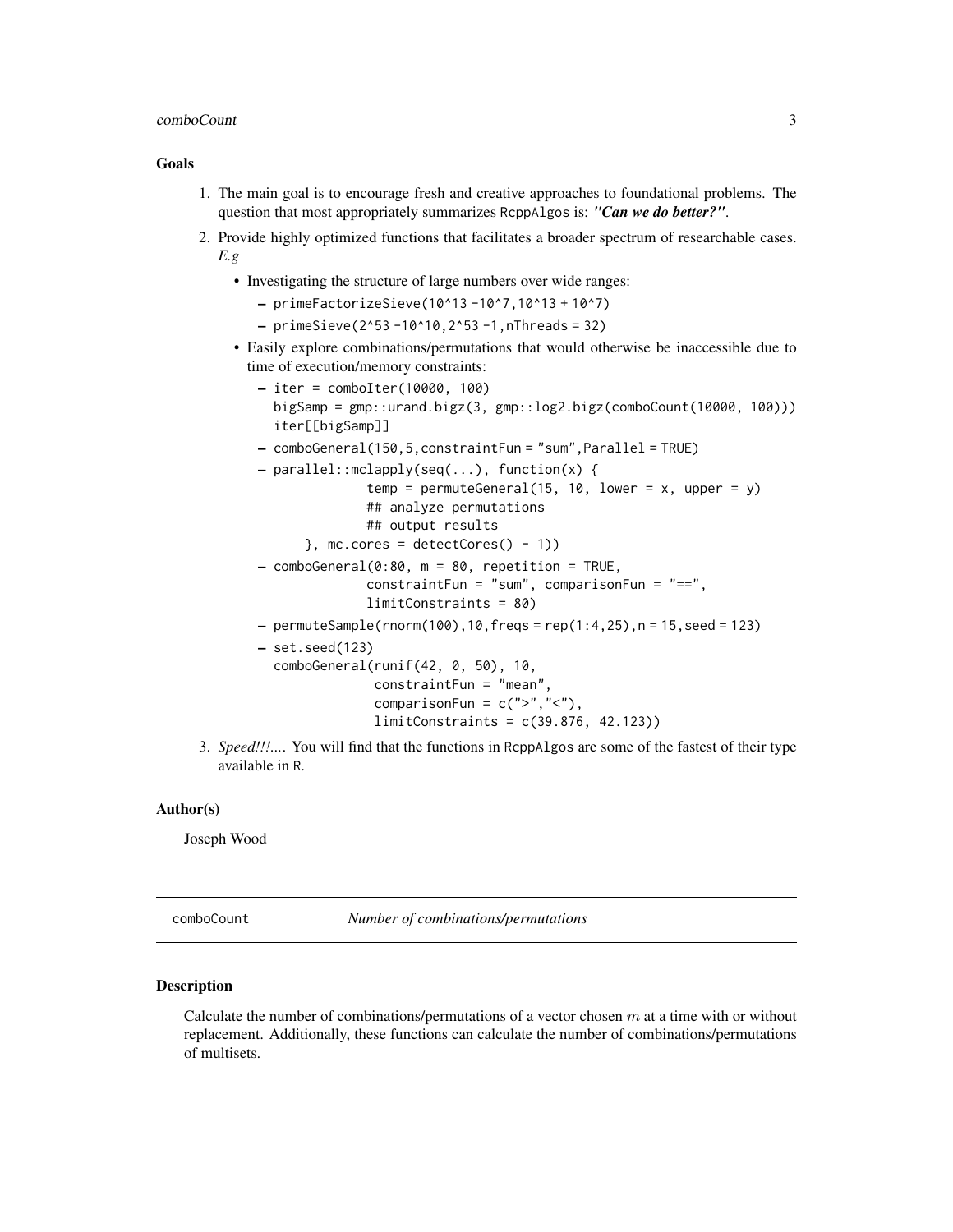# <span id="page-3-0"></span>Usage

```
comboCount(v, m = NULL, repetition = FALSE, freqs = NULL)permuteCount(v, m = NULL, repetition = FALSE, freqs = NULL)
```
# Arguments

| v          | Source vector. If $\nu$ is an integer, it will be converted to the sequence 1: $\nu$ .                                                                                                                                                                                               |
|------------|--------------------------------------------------------------------------------------------------------------------------------------------------------------------------------------------------------------------------------------------------------------------------------------|
| m          | Number of elements to choose. If repetition = TRUE or freqs is utilized, m<br>can exceed the length of v. If $m = NULL$ , the length will default to length(v) or<br>sum(freqs).                                                                                                     |
| repetition | Logical value indicating whether combinations/permutations should be with or<br>without repetition. The default is FALSE.                                                                                                                                                            |
| fregs      | A vector of frequencies used for producing all combinations/permutations of a<br>multiset of v. Each element of freqs represents how many times each element<br>of the source vector, $v$ , is repeated. It is analogous to the times argument in<br>rep. The default value is NULL. |

# Value

A numerical value representing the total number of combinations/permutations.

# Note

When the number of results exceeds  $2^{53} - 1$ , a number of class bigz is returned.

# See Also

[comboGeneral](#page-4-1), [permuteGeneral](#page-4-2)

```
## Same interface as the respective "general" functions:
## i.e. comboGeneral & permuteGeneral
comboCount(25, 12)
permuteCount(15, 7, TRUE)
comboCount(25, 12, freqs = rep(2, 25))
## Return object of class 'bigz'
comboCount(250, 15, freqs = rep(2, 250))
```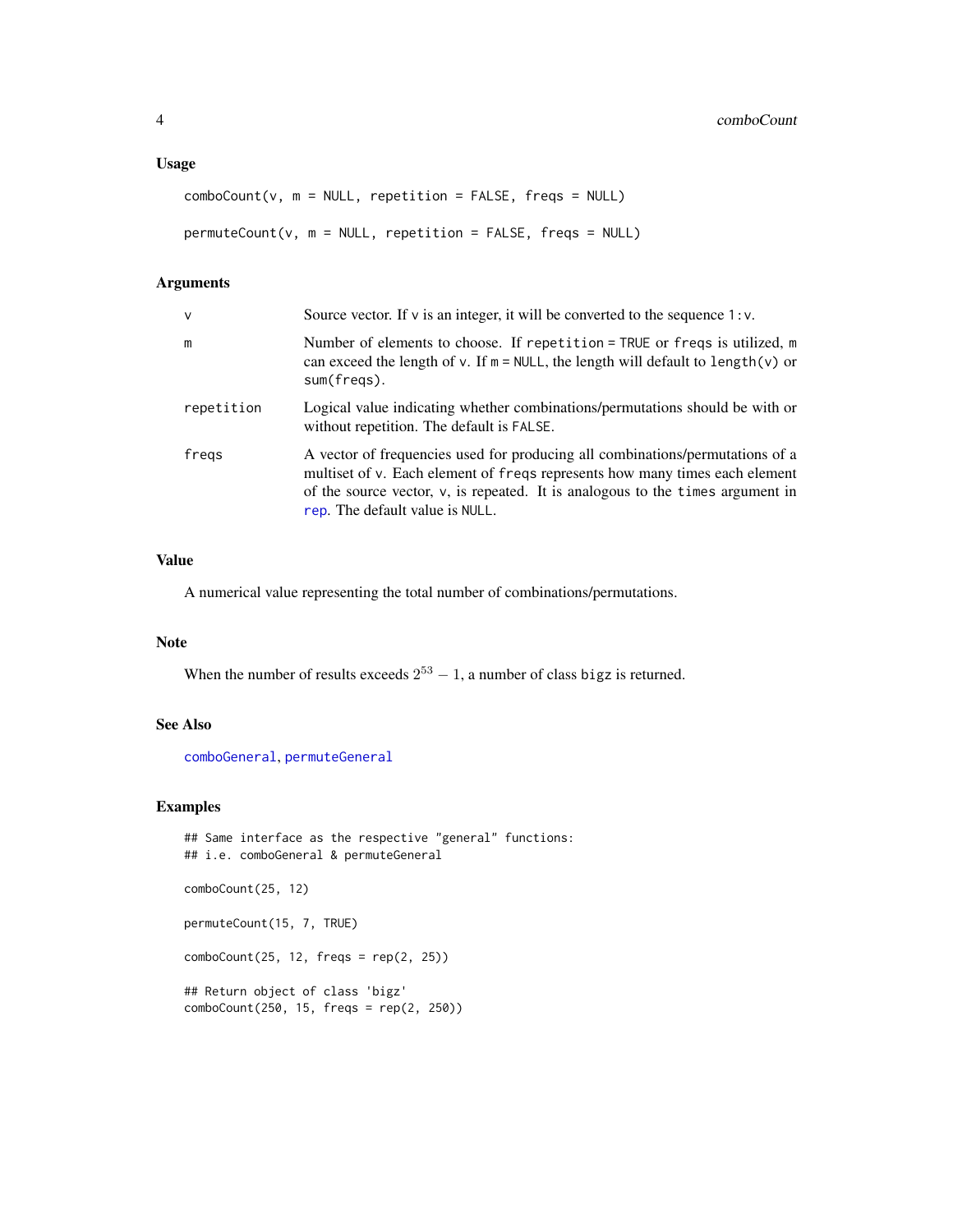<span id="page-4-1"></span><span id="page-4-0"></span>comboGeneral *Generate Combinations and Permutations of a Vector with/without Constraints*

# <span id="page-4-2"></span>**Description**

- Generate combinations or permutations of a vector with or without constraints.
- Produce results in parallel using the Parallel or nThreads arguments. You can also apply each of the five compiled functions given by the argument constraintFun in parallel.
- Alternatively, the arguments lower and upper make it possible to generate combinations/permutations in chunks allowing for parallelization via the parallel package. This is convenient when you want to apply a custom function to the output in parallel.
- Attack integer partition and general subset sum problems.
- GMP support allows for exploration of combinations/permutations of vectors with many elements.
- The output is in lexicographical order.

#### Usage

```
comboGeneral(v, m = NULL, repetition = FALSE, freqs = NULL, lower = NULL,
             upper = NULL, constraintFun = NULL, comparisonFun = NULL,
               limitConstraints = NULL, keepResults = NULL, FUN = NULL,
               Parallel = FALSE, nThreads = NULL, tolerance = NULL)
permuteGeneral(v, m = NULL, repetition = FALSE, freqs = NULL, lower = NULL,
                upper = NULL, constraintFun = NULL, comparisonFun = NULL,
                 limitConstraints = NULL, keepResults = NULL, FUN = NULL,
                  Parallel = FALSE, nThreads = NULL, tolerance = NULL)
```
#### Arguments

| $\mathsf{v}$ | Source vector. If $\nu$ is an integer (including nonpositive integers), it will be con-<br>verted to the sequence 1: v. All atomic types are supported (See ?is.atomic).                                                                                                             |
|--------------|--------------------------------------------------------------------------------------------------------------------------------------------------------------------------------------------------------------------------------------------------------------------------------------|
| m            | Number of elements to choose. If repetition = TRUE or freqs is utilized, m<br>can exceed the length of v. If $m = NULL$ , the length will default to length(v) or<br>sum(freqs).                                                                                                     |
| repetition   | Logical value indicating whether combinations/permutations should be with or<br>without repetition. The default is FALSE.                                                                                                                                                            |
| fregs        | A vector of frequencies used for producing all combinations/permutations of a<br>multiset of v. Each element of freqs represents how many times each element<br>of the source vector, $v$ , is repeated. It is analogous to the times argument in<br>rep. The default value is NULL. |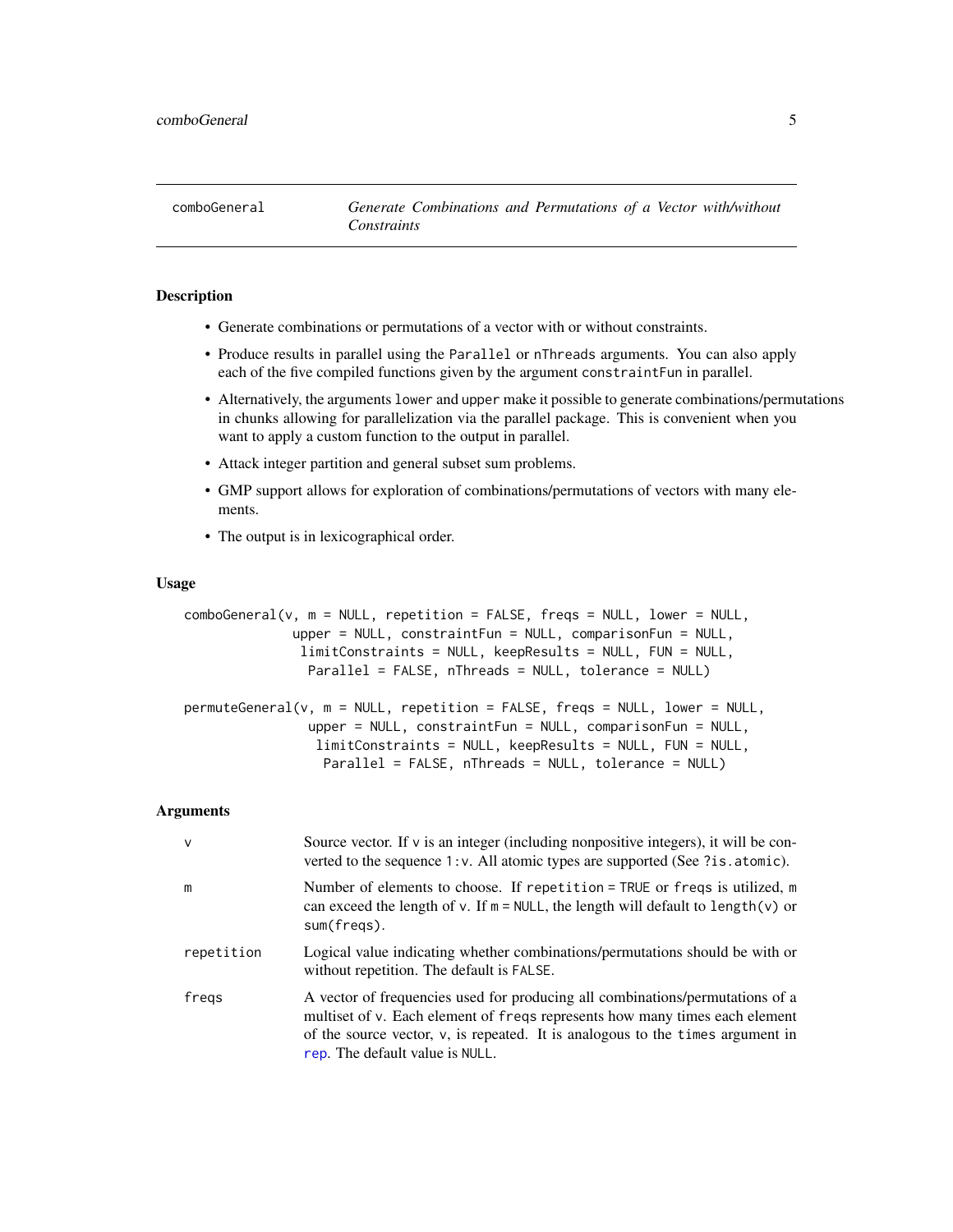| lower            | The lower bound. Combinations/permutations are generated lexicographically,<br>thus utilizing this argument will determine which specific combination/permutation<br>to start generating from $(e.g. \text{ combofeneral}(5,3,1)$ ower = 6) is equivalent to<br>comboGeneral(5,3)[6:choose(5,3),]). This argument along with upper is<br>very useful for generating combinations/permutations in chunks allowing for<br>easy parallelization. |
|------------------|-----------------------------------------------------------------------------------------------------------------------------------------------------------------------------------------------------------------------------------------------------------------------------------------------------------------------------------------------------------------------------------------------------------------------------------------------|
| upper            | The upper bound. Similar to lower, however this parameter allows the user to<br>stop generation at a specific combination/permutation (e.g. comboGeneral $(5, 3,$ upper<br>$= 5$ ) is equivalent to comboGeneral $(5, 3)$ [1:5,])                                                                                                                                                                                                             |
|                  | If the output is constrained and lower isn't supplied, upper serves as a cap for<br>how many results will be returned that meet the criteria $(e.g.$ setting upper =<br>100 alone will return the first 100 results that meet the criteria, while setting<br>$lower = 1$ and upper = 100 will test the first 100 results against the criteria).                                                                                               |
|                  | In addition to the benefits listed for lower, this parameter is useful when the<br>total number of combinations/permutations without constraint is large and you<br>expect/need a small number of combinations/permutations that meet a certain<br>criteria. Using upper can improve run time if used judiciously as we call the<br>member function reserve of std::vector. See examples below.                                               |
| constraintFun    | Function to be applied to the elements of $\nu$ that should be passed as a string<br>(e.g. constraintFun = "sum"). The possible constraint functions are: "sum",<br>"prod", "mean", "max", & "min". The default is NULL, meaning no function is<br>applied.                                                                                                                                                                                   |
| comparisonFun    | Comparison operator that will be used to compare limitConstraints with the<br>result of constraintFun applied to v. It should be passed as a string or a vector<br>of two strings (e.g. comparisonFun = " $\leq$ " or comparisonFun = c(">"," $\leq$ ")).<br>The possible comparison operators are: "<", ">", "<=", ">=", "==". The default<br>is NULL.                                                                                       |
|                  | When comparison Fun is a vector of two comparison strings, $e.g$ comparison Fun<br>= c(comp1, comp2), and limitConstraints is a vector of two numerical val-<br>ues, e.g limitConstraints = $c(x1, x2)$ , the combinations/permutations will be<br>filtered in one of the following two ways:                                                                                                                                                 |
|                  | 1. When comp1 is one of the 'greater-than' operators ( <i>i.e.</i> " $>=$ " or " $>$ "), comp2<br>is one of the 'less-than' operators ( <i>i.e.</i> " $\lt$ =" or " $\lt$ "), and x1 $\lt$ x2, the combi-<br>nations/permutations that are returned will have a value (after constraintFun<br>has been applied) between x1 and x2.                                                                                                            |
|                  | 2. When comp1 and comp2 are defined as in $#1$ and $x1 > x2$ , the combina-<br>tions/permutations that are returned will have a value outside the range of<br>x1 and x2. See the examples below.                                                                                                                                                                                                                                              |
|                  | In other words, the first comparison operator is applied to the first limit and the<br>second operator is applied to the second limit.                                                                                                                                                                                                                                                                                                        |
| limitConstraints |                                                                                                                                                                                                                                                                                                                                                                                                                                               |
|                  | This is the value(s) that will be used for comparison. Can be passed as a single<br>value or a vector of two numerical values. The default is NULL. See the definition<br>of comparisonFun as well as the examples below for more information.                                                                                                                                                                                                |
| keepResults      | A logical flag indicating if the result of constraintFun applied to v should<br>be displayed; if TRUE, an additional column of results will be added to the re-                                                                                                                                                                                                                                                                               |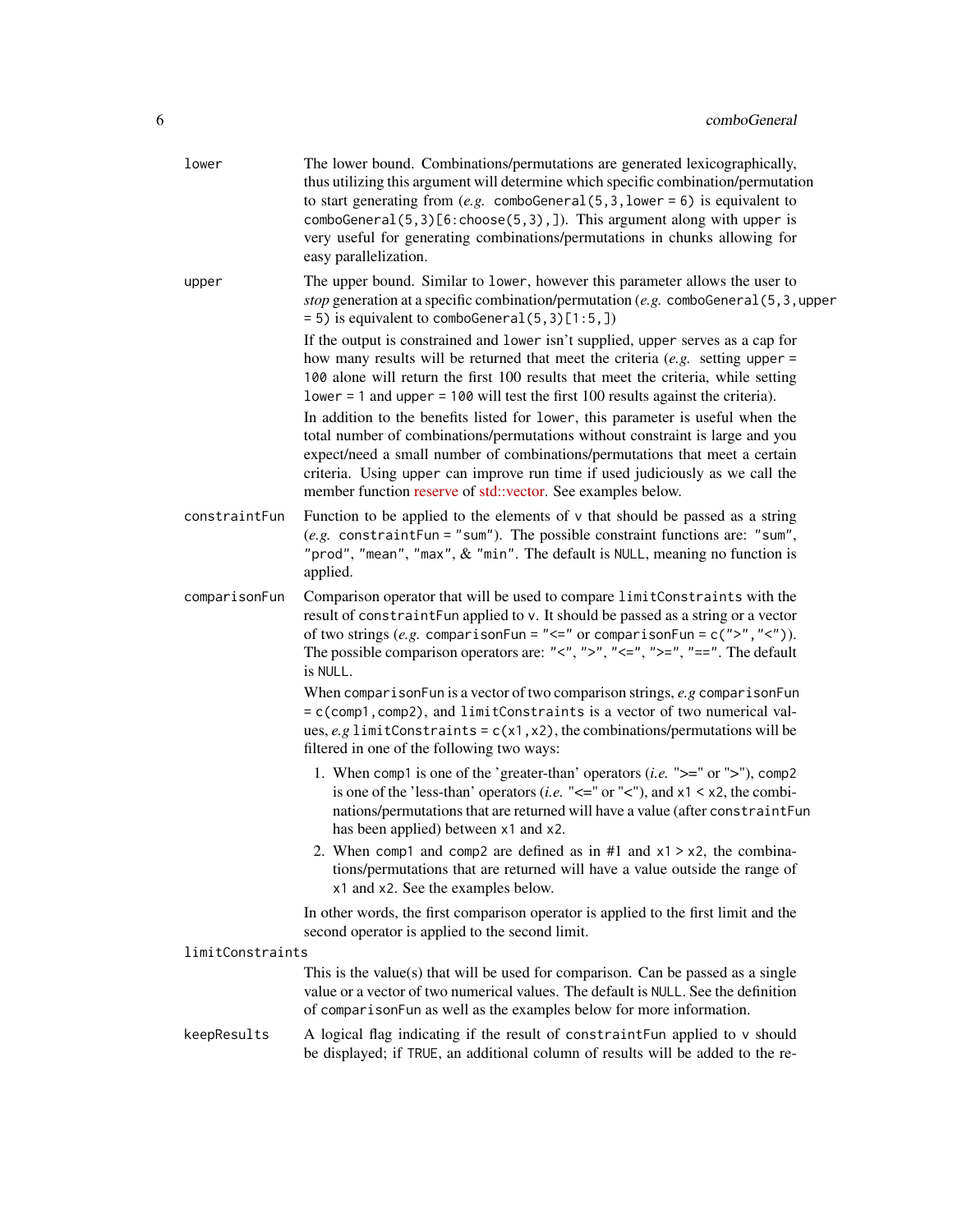|            | sulting matrix. The default is FALSE. If user is only applying constraintFun,<br>keepResults will default to TRUE.                                                                                                                                                                                                                                                                                                                               |
|------------|--------------------------------------------------------------------------------------------------------------------------------------------------------------------------------------------------------------------------------------------------------------------------------------------------------------------------------------------------------------------------------------------------------------------------------------------------|
|            | <i>E.g.</i> The following are equivalent and will produce a $4^{th}$ column of row sums:                                                                                                                                                                                                                                                                                                                                                         |
|            | • comboGeneral(5,3 constraintFun = "sum", keepResults = TRUE)<br>• $comboGeneral(5,3 constraintFun="sum")$                                                                                                                                                                                                                                                                                                                                       |
| <b>FUN</b> | Function to be applied to each combination/permutation. The default is NULL.                                                                                                                                                                                                                                                                                                                                                                     |
| Parallel   | Logical value indicating whether combinations/permutations should be gener-<br>ated in parallel using $n-1$ threads, where n is the maximum number of threads.<br>The default is FALSE. If nThreads is not NULL, it will be given preference (e.g.<br>if user has 8 threads with Parallel = TRUE and $n$ Threads = 4, only 4 threads<br>will be spawned). If your system is single-threaded, the arguments Parallel<br>and nThreads are ignored. |
| nThreads   | Specific number of threads to be used. The default is NULL. See Parallel.                                                                                                                                                                                                                                                                                                                                                                        |
| tolerance  | A numeric value greater than or equal to zero. This parameter is utilized when a<br>constraint is applied on a numeric vector. The default value is 0 when it can be<br>determined that whole values are being utilized, otherwise it is sqrt(.Machine\$double.eps)<br>which is approximately $1.5e - 8$ . N.B. If the input vector is of type integer, this<br>parameter will be ignored and strict equality will be enforced.                  |

# **Details**

Finding all combinations/permutations with constraints is optimized by organizing them in such a way that when constraintFun is applied, a *partially* monotonic sequence is produced. Combinations/permutations are added successively, until a particular combination exceeds the given constraint value for a given constraint/comparison function combo. After this point, we can safely skip several combinations knowing that they will exceed the given constraint value.

When there are any negative values in v and constraintFun = "prod", producing a monotonic set is non-trivial for the general case. As a result, performance will suffer as all combinations/permutations must be tested against the constraint criteria. Additionally, upper will not have its normal effectiveness (*i.e.* it will only limit the number of rows after producing all combinations/permutations).

#### Value

In general, a matrix is returned with each row containing a vector of length m or  $m + 1$  depending on the value of keepResults. If FUN is utilized, a list is returned.

#### Note

- Parallel and nThreads will be ignored in the following cases:
	- When the output is constrained.
	- If the class of the vector passed is character, raw, and complex (N.B. Rcpp::CharacterMatrix is not thread safe). Alternatively, you can generate an indexing matrix in parallel.
	- If FUN is utilized.
- If either constraintFun, comparisonFun or limitConstraints is NULL –or– if the class of the vector passed is logical, character, raw, and complex, the constraint check will not be carried out. This is equivalent to simply finding all combinations/permutations of  $v$  choose  $m$ .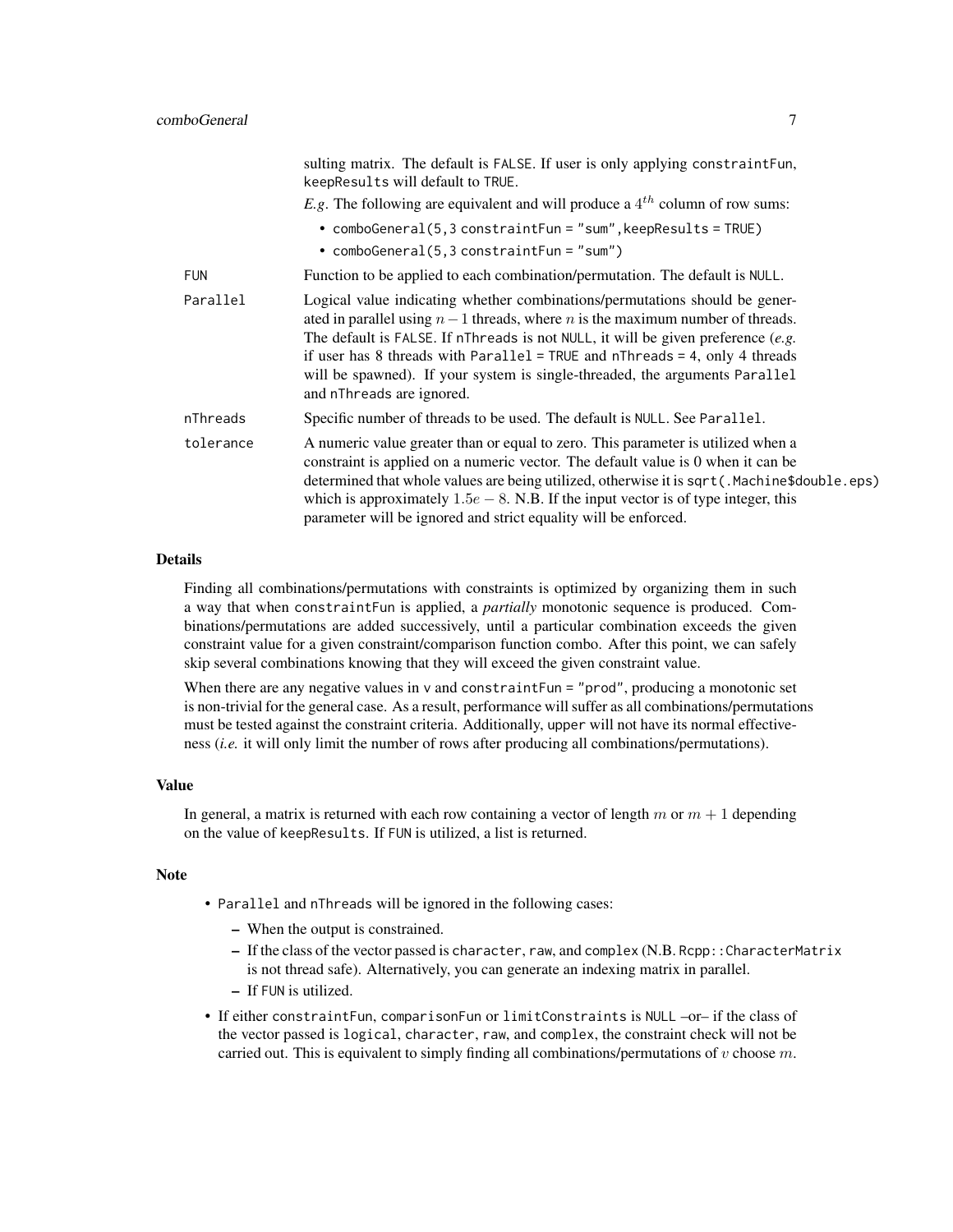- The maximum number of combinations/permutations that can be generated at one time is  $2^{31}$  1. Utilizing lower and upper makes it possible to generate additional combinations/permutations.
- Factor vectors are accepted. Class and level attributes are preserved.
- Lexicographical ordering isn't guaranteed for permutations if lower isn't supplied and the output is constrained.
- If lower is supplied and the output is constrained, the combinations/permutations that will be tested will be in the lexicographical range lower to upper or up to the total possible number of results if upper is not given. See the second paragraph for the definition of upper.
- FUN will be ignored if the constraint check is satisfied.

#### Author(s)

Joseph Wood

# References

- [Passing user-supplied C++ functions](http://gallery.rcpp.org/articles/passing-cpp-function-pointers/)
- [Monotonic Sequence](https://en.wikipedia.org/wiki/Monotonic_function)
- [Multiset](https://en.wikipedia.org/wiki/Multiset)
- [Lexicographical Order](https://en.wikipedia.org/wiki/Lexicographical_order)
- [Subset Sum Problem](https://en.wikipedia.org/wiki/Subset_sum_problem)
- [Partition \(Number Theory\)](https://en.wikipedia.org/wiki/Partition_(number_theory))

system.time(comboGeneral(17, 8))

```
system.time(permuteGeneral(13, 6))
system.time(comboGeneral(13,10,repetition = TRUE))
system.time(permuteGeneral(factor(letters[1:9]),6,TRUE))
## permutations of the multiset (with or w/o setting m) :
## c(1,1,1,1,2,2,2,3,3,4)
system.time(permuteGeneral(4, freqs = c(4,3,2,1)))
#### Examples using "upper" and "lower":
## Generate some random data
set.seed(1009)
mySamp = sort(rnorm(75, 997, 23))
permuteCount(75, 10, freqs = rep(1:3, 25))
# >Big Integer ('bigz') :
# >[1] 4606842576291495952
## See specific range of permutations
permuteGeneral(75, 10, freqs = rep(1:3, 25),
              lower = 1e12, upper = 1e12 + 10)
```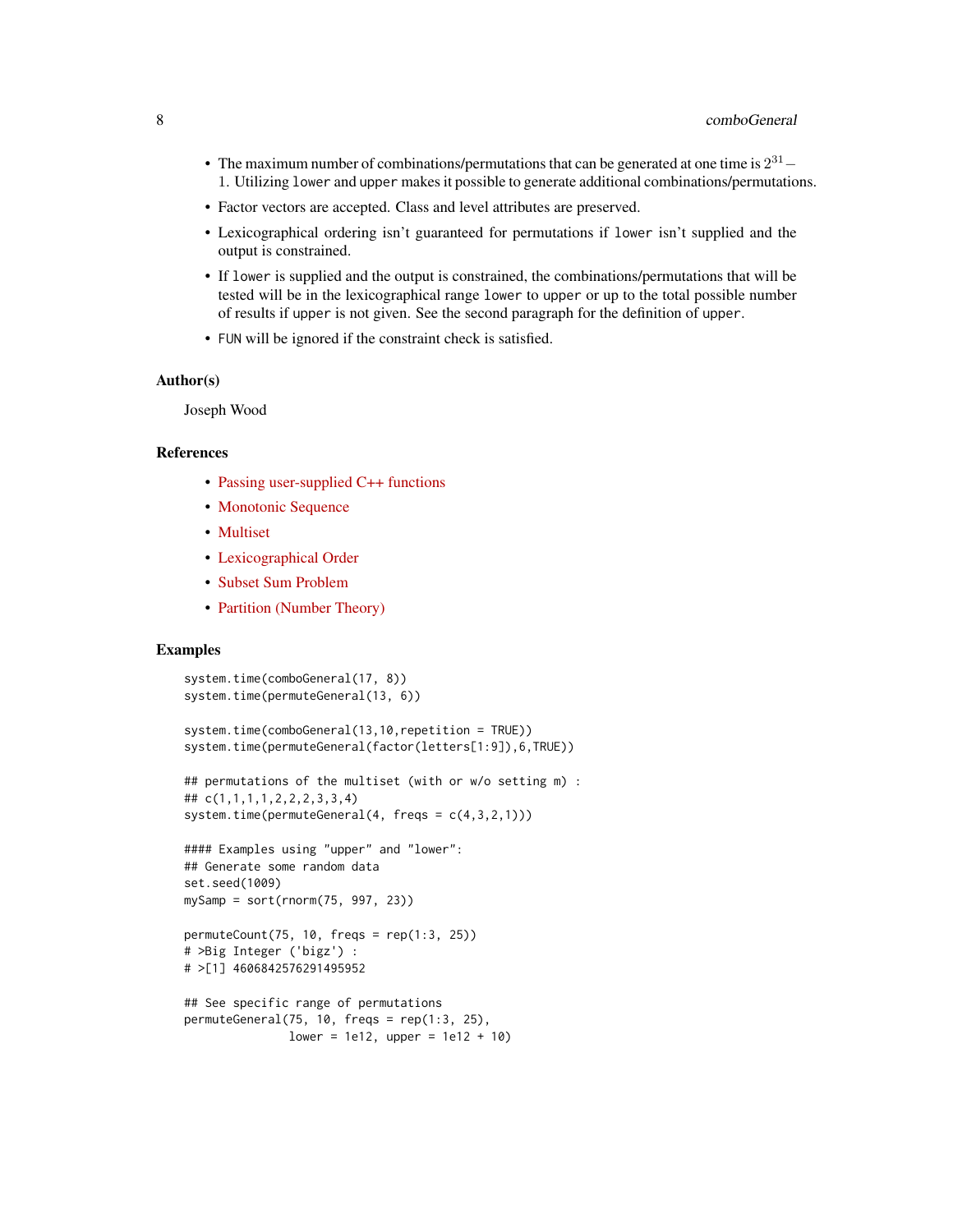```
## Researcher only needs 1000 7-tuples of mySamp
## such that the sum is greater than 7200.
system.time(comboGeneral(mySamp, 7, FALSE, constraintFun = "sum",
             comparisonFun = ">", limitConstraints = 7200, upper = 1000))
## Similarly, you can use "lower" to obtain the last rows.
## Generate the last 10 rows
system.time(comboGeneral(mySamp, 7, lower = choose(75, 7) - 9))
## Or if you would like to generate a specific chunk,
## use both "lower" and "upper". E.g. Generate one
## million combinations starting with the 900,000,001
## lexicographic combination.
t1 = comboGeneral(mySamp, 7, lower = <math>9*10^8 + 1</math>,upper = 9*10^8 + 10^6)
## class of the source vector is preserved
class(comboGeneral(5,3)[1,]) == class(1:5)class(comboGeneral(c(1,2:5),3)[1,]) == class(c(1,2:5))class(comboGeneral(factor(month.name),3)[1,]) == class(factor(month.name))
## Using keepResults will add a column of results
t2 = permuteGeneral(-3,6,TRUE,constraintFun = "prod",
                         keepResults = TRUE)
t3 = comboGeneral(-3,6,TRUE,constraintFun = "sum",
                        comparisonFun = "==",
                        limitConstraints = -8,
                        keepResults = TRUE)
## Using multiple constraints:
## Get combinations such that the product
## is between 3000 and 4000 inclusive
comboGeneral(5, 7, TRUE, constraintFun = "prod",
             comparisonFun = c(">=", "<="),
             limitConstraints = c(3000, 4000),keepResults = TRUE)
## Or, get the combinations such that the
## product is less than or equal to 10 or
## greater than or equal to 40000
comboGeneral(5, 7, TRUE, constraintFun = "prod",
             comparisonFun = c("<=", ">="),
             limitConstraints = c(10, 40000),keepResults = TRUE)
#### General subset sum problem
set.seed(516781810)
comboGeneral(runif(100, 0, 42), 5, constraintFun = "mean",
             comparisonFun = "==", limitConstraints = 30,
             tolerance = 0.0000002)
```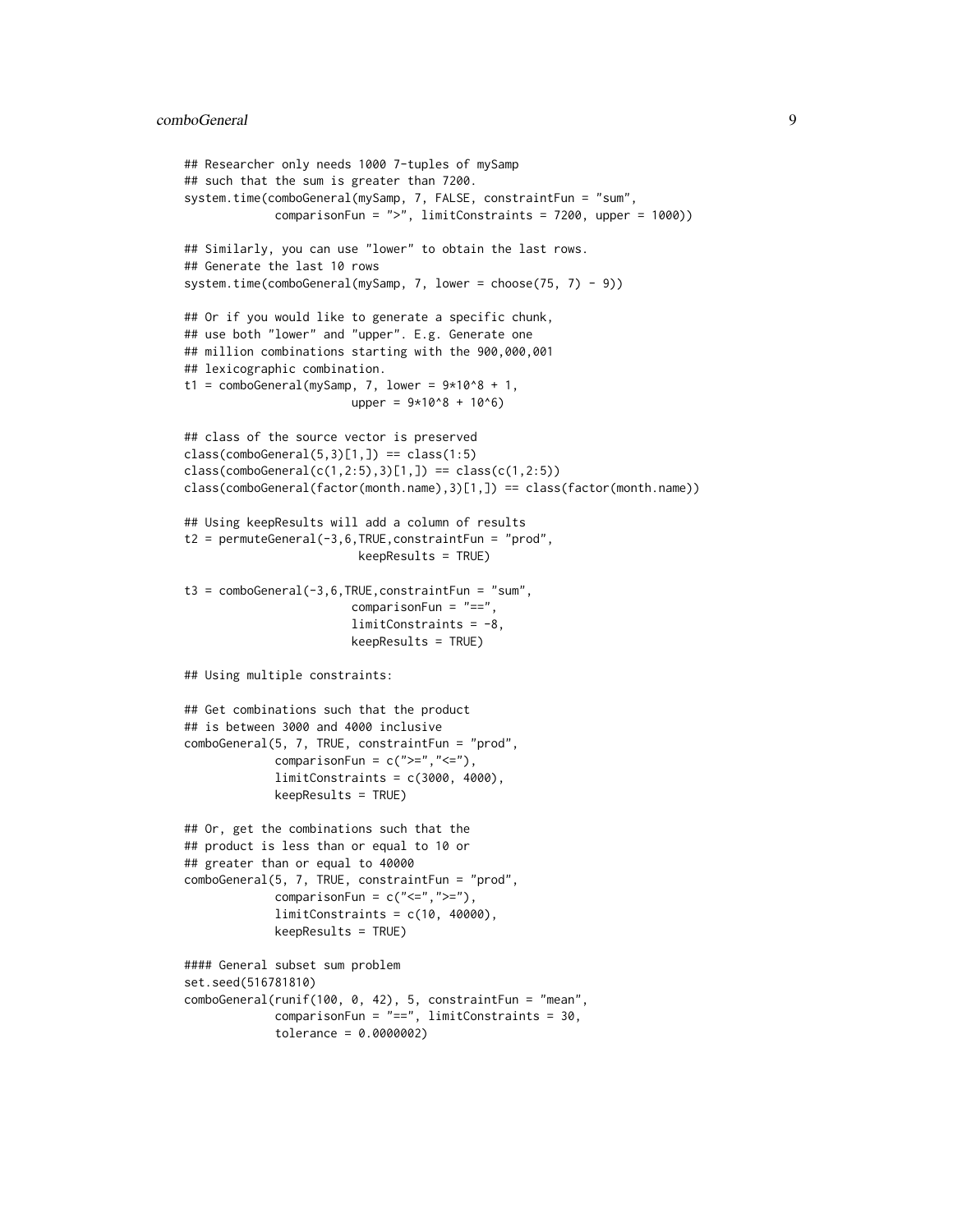```
#### Integer Partitions
comboGeneral(0:5, 5, TRUE, constraintFun = "sum",
             comparisonFun = "==", limitConstraints = 5)
## Using FUN
comboGeneral(10000, 5, lower = 20, upper = 22,
             FUN = function(x) {
                 which(cummax(x) %% 2 == 1)
             })
## Not run:
## Parallel example generating more than 2^31 - 1 combinations.
library(parallel)
numCores = detectCores() - 1
system.time(mclapply(seq(1, comboCount(35, 15), 10086780), function(x) {
   a = comboGeneral(35, 15, lower = x, upper = x + 10086779)## do something
   x
}, mc.cores = numCores))
## Find 13-tuple combinations of 1:25 such
## that the mean is less than 10
system.time(myComb <- comboGeneral(25, 13, FALSE,
                                   constraintFun = "mean",
                                   comparisonFun = "<",
                                   limitConstraints = 10))
## Alternatively, you must generate all combinations and subsequently
## subset to obtain the combinations that meet the criteria
system.time(myComb2 <- combn(25, 13))
system.time(myCols <- which(colMeans(myComb2) < 10))
system.time(myComb2 <- myComb2[, myCols])
## Any variation is much slower
system.time(myComb2 <- combn(25, 13)[,combn(25, 13, mean) < 10])
## Test equality with myComb above
all.equal(myComb, t(myComb2))
## much faster using Parallel = TRUE
system.time(permuteGeneral(15, 8, lower = 250000000, Parallel = TRUE))
system.time(permuteGeneral(15, 8, lower = 250000000))
system.time(comboGeneral(30, 10, Parallel = TRUE))
system.time(comboGeneral(30, 10))
## Parallel also works when applying constraintFun solely
system.time(comboGeneral(30, 10, Parallel = TRUE, constraintFun = "sum"))
```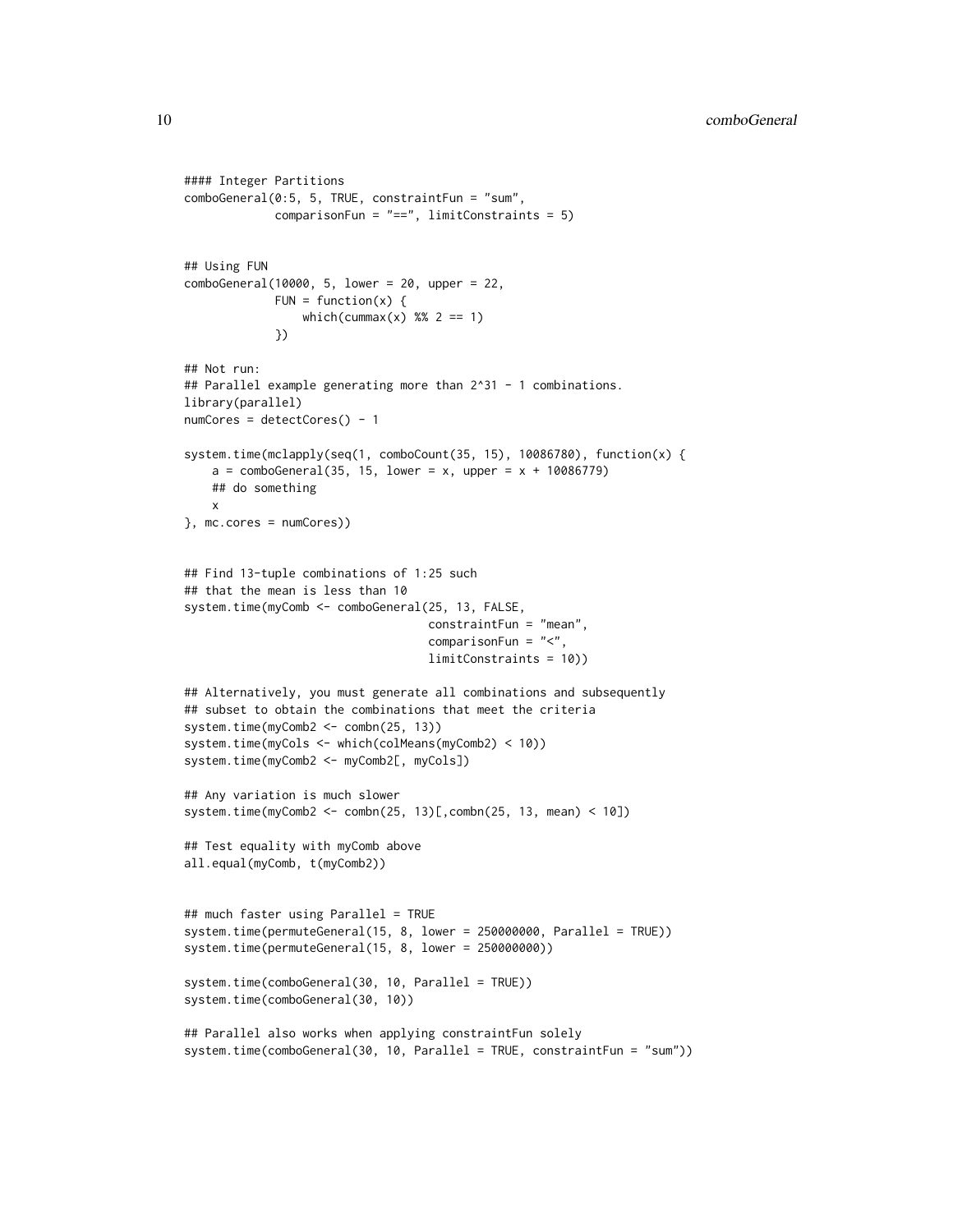# <span id="page-10-0"></span>comboGroups 11

```
system.time(comboGeneral(30, 10, constraintFun = "sum"))
## Using Parallel argument only uses 1 minus the maximal # of threads.
## The below should run a bit faster as we are utilizing all threads.
maxThreads = RcppAlgos::stdThreadMax()
system.time(comboGeneral(30, 10, nThreads = maxThreads, constraintFun = "sum"))
## Depending on # of cores available, using Parallel with
## constraintFun is faster than rowSums or rowMeans alone
combs = comboGeneral(30, 10)
system.time(rowSums(combs))
## Fun example... see stackoverflow:
## https://stackoverflow.com/q/22218640/4408538
system.time(permuteGeneral(seq(0L,100L,10L),8,TRUE,
                                constraintFun = "sum",
                                comparisonFun = "==",
                                limitConstraints = 100))
```
## End(Not run)

comboGroups *Partition a Vector into Groups of Equal Size*

#### **Description**

- Generate partitions of a vector into groups of equal size. See [Create Combinations in R by](https://stackoverflow.com/q/57732672/4408538) [Groups](https://stackoverflow.com/q/57732672/4408538) on http://stackoverflow.com for a direct use case.
- Produce results in parallel using the Parallel or nThreads arguments.
- GMP support allows for exploration where the number of results is large.
- The output is in lexicographical order by groups.

#### Usage

```
comboGroups(v, numGroups, retType = "matrix",
           lower = NULL, upper = NULL, Parallel = FALSE,
           nThreads = NULL
```
#### **Arguments**

| v         | Source vector. If $\nu$ is an integer (including nonpositive integers), it will be con-<br>verted to the sequence $1$ : v. All atomic types are supported (See ?is.atomic). |
|-----------|-----------------------------------------------------------------------------------------------------------------------------------------------------------------------------|
| numGroups | An Integer. The number of groups that the vector will be partitioned into. Must<br>divide the length of $v$ (if $v$ is a vector) or $v$ (if $v$ is a scalar).               |
| retType   | A string, "3Darray" or "matrix", that determines the shape of the output. The<br>default is "matrix".                                                                       |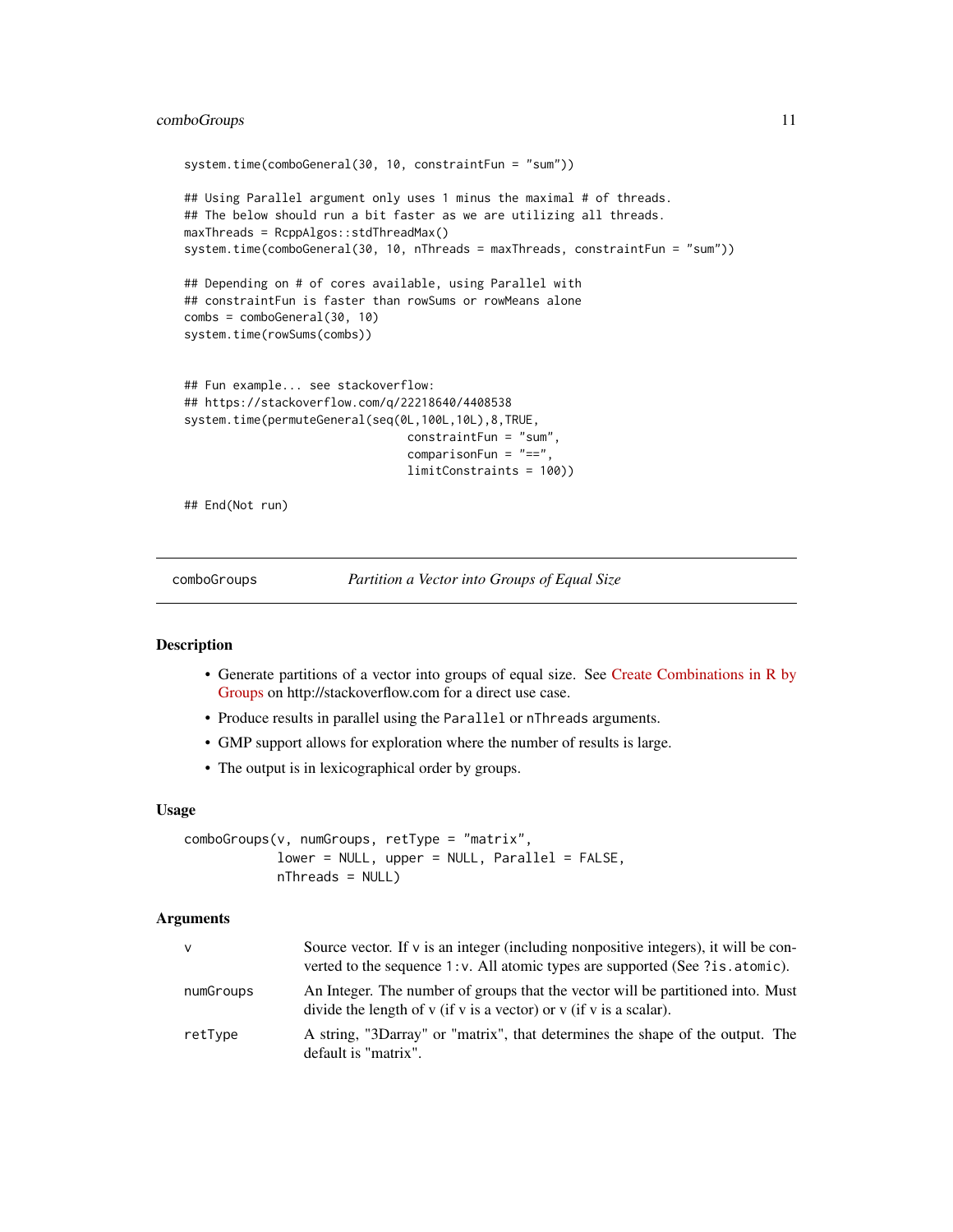| lower    | The lower bound. Partitions of groups are generated lexicographically, thus uti-                                                                                                                                                                                                                                                                                                                                                 |
|----------|----------------------------------------------------------------------------------------------------------------------------------------------------------------------------------------------------------------------------------------------------------------------------------------------------------------------------------------------------------------------------------------------------------------------------------|
|          | lizing this argument will determine which specific result to start generating from<br>$(e.g. \text{comboGroups}(8, 2, 1)$ ower = 30) is equivalent to comboGroups $(8, 2)$ [30: comboGroupsCount $(8, 2)$ ]<br>This argument along with upper is very useful for generating results in chunks                                                                                                                                    |
|          | allowing for easy parallelization.                                                                                                                                                                                                                                                                                                                                                                                               |
| upper    | The upper bound. Similar to lower, however this parameter allows the user<br>to <i>stop</i> generation at a specific result (e.g. comboGroups(8,2, upper = 5) is<br>equivalent to comboGroups $(8, 2)$ [1:5,])                                                                                                                                                                                                                   |
| Parallel | Logical value indicating whether results should be generated in parallel using<br>$n-1$ threads, where n is the maximum number of threads. The default is FALSE.<br>If nThreads is not NULL, it will be given preference $(e.g.$ if user has 8 threads<br>with Parallel = TRUE and $n$ Threads = 4, only 4 threads will be spawned). If<br>your system is single-threaded, the arguments Parallel and nThreads are ig-<br>nored. |
| nThreads | Specific number of threads to be used. The default is NULL. See Parallel.                                                                                                                                                                                                                                                                                                                                                        |

#### Details

Conceptually, this problem can be viewed as generating all permutations of the vector v and removing the within group permutations. To illustrate this, let us consider the case of generating partitions of 1:8 into 2 groups of size 4.

• To begin, generate the permutations of 1:8 and group the first/last four elements of each row.

|    |    |    | Grp1           |    |                | Grp2           |    |                |
|----|----|----|----------------|----|----------------|----------------|----|----------------|
|    | C1 | 22 | C <sub>3</sub> | C4 | C <sub>5</sub> | C <sub>6</sub> | C7 | C8             |
| R1 | 11 |    | 3              | 41 | 15             | 6              |    | 81             |
| R2 | 11 | 2  | 3              | 41 | 15             | 6              | 8  | 71             |
| R3 | 11 | 2  | 3              | 41 | 15             |                | 6  | 81             |
| R4 | 11 |    | 3              | 41 | 15             |                | 8  | 61             |
| R5 | 11 | 2  | 3              | 41 | 15             | 8              | 6  | 7 <sup>1</sup> |
| R6 |    | 2  | 3              | 41 | 15             | 8              |    | 61             |

• Note that the permutations above are equivalent partitions of 2 groups of size 4 as only the last four elements are permuted. If we look at at the  $25<sup>th</sup>$  lexicographical permutation, we observe our second distinct partition.

|                 |    |                             | Grp1           |                |    | Grp2           |   |    |
|-----------------|----|-----------------------------|----------------|----------------|----|----------------|---|----|
|                 | C1 | C <sub>2</sub>              | C <sub>3</sub> | C4             | C5 | C <sub>6</sub> |   | C8 |
| R <sub>24</sub> | 11 | $\mathcal{D}_{\mathcal{L}}$ | 3              | 4 <sup>1</sup> | 18 |                | 6 | 51 |
| <b>R25</b>      | 11 | 2                           | 3              | 51             | 14 | 6              | Ί | 81 |
| R <sub>26</sub> | 11 | 2                           | 3              | 51             | 14 | 6              | 8 | 71 |
| R <sub>27</sub> | 11 | $\mathcal{D}_{\mathcal{L}}$ | 3              | 51             | 14 |                | 6 | 81 |
| R <sub>28</sub> |    | 2                           | 3              | 51             | 14 |                | 8 | 61 |

• Continuing on, we will reach the  $3,457<sup>th</sup>$  lexicographical permutation, which represents the last result:

Grp1 Grp2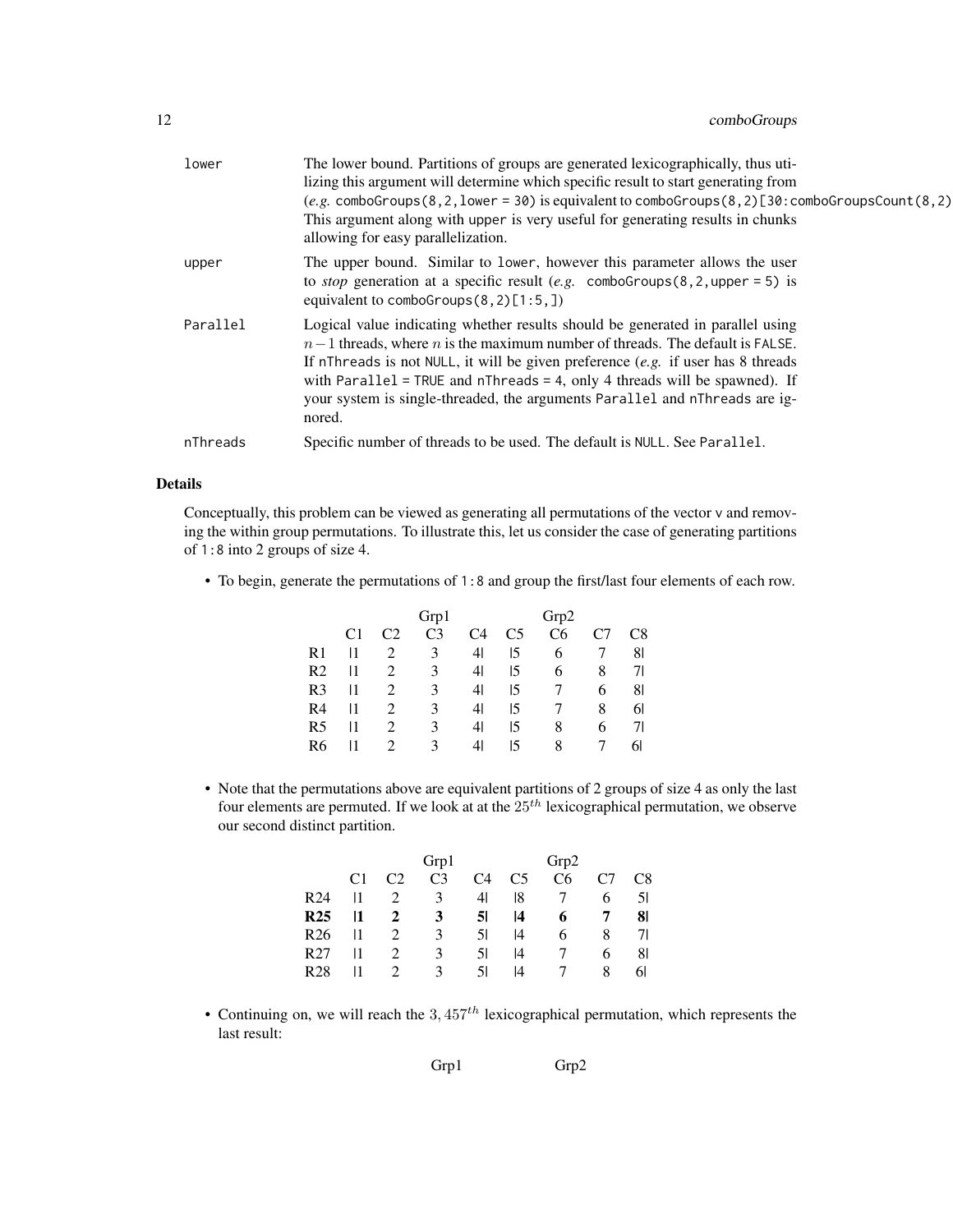<span id="page-12-0"></span>

|       | C <sub>1</sub> | C <sub>2</sub> | C <sub>3</sub> |      | $C4$ $C5$                 | C <sub>6</sub> | $C7 \t C8$    |    |
|-------|----------------|----------------|----------------|------|---------------------------|----------------|---------------|----|
| R3454 |                | 6              | $\mathcal{L}$  | 51 F | 18                        | 3              | 4             | 21 |
| R3455 |                | 6.             | $\overline{7}$ | 51   | 18.                       | 4              | 2             | 31 |
| R3456 |                | 6              | $\mathcal{L}$  | 51   | 18                        | 4              | $\mathcal{F}$ | 21 |
| R3457 |                | 6              | 7              | 81.  | $\mathsf{I}2$             | $\mathbf{3}$   | 4             | 51 |
| R3458 |                | 6.             | $\overline{7}$ | 81   | $\mathcal{D}_\mathcal{L}$ | $\mathcal{F}$  | 5             | 41 |

- For this small example, the method above will not be that computationally expensive. In fact, there are only 35 total partitions of 1:8 into 2 groups of size 4 out of a possible factorial  $(8)$ = 40320 permutations. However, just doubling the size of the vector will make this approach infeasible as there are over 10 trillion permutations of 1:16.
- The algorithm in comboGroups avoids these duplicate partitions of groups by utlizing an efficient algorithm analogous to the [std::next\\_permutation](https://en.cppreference.com/w/cpp/algorithm/next_permutation) found in the standard algorithm library in C++.

#### Value

By default, a matrix is returned with column names corresponding to the associated group. If retType = "3Darray", a 3D array is returned.

# Note

The maximum number of partitions of groups that can be generated at one time is  $2^{31} - 1$ . Utilizing lower and upper makes it possible to generate additional combinations/permutations.

#### Author(s)

Joseph Wood

#### Examples

```
## return a matrix
comboGroups(8, 2)
## or a 3 dimensional array
temp = comboGroups(8, 2, "3Darray")
## view the first partition
temp[1, , ]
```
comboGroupsCount *Number of Partitions of a Vector into Groups of Equal Size*

# **Description**

Calculate the number of partitions of a vector into groups of equal size. See the related integer sequences A025035-A025042 at [OEIS](https://oeis.org) (E.g. [A025036](https://oeis.org/A025036) for Number of partitions of 1, 2, ..., 4n into sets of size 4.)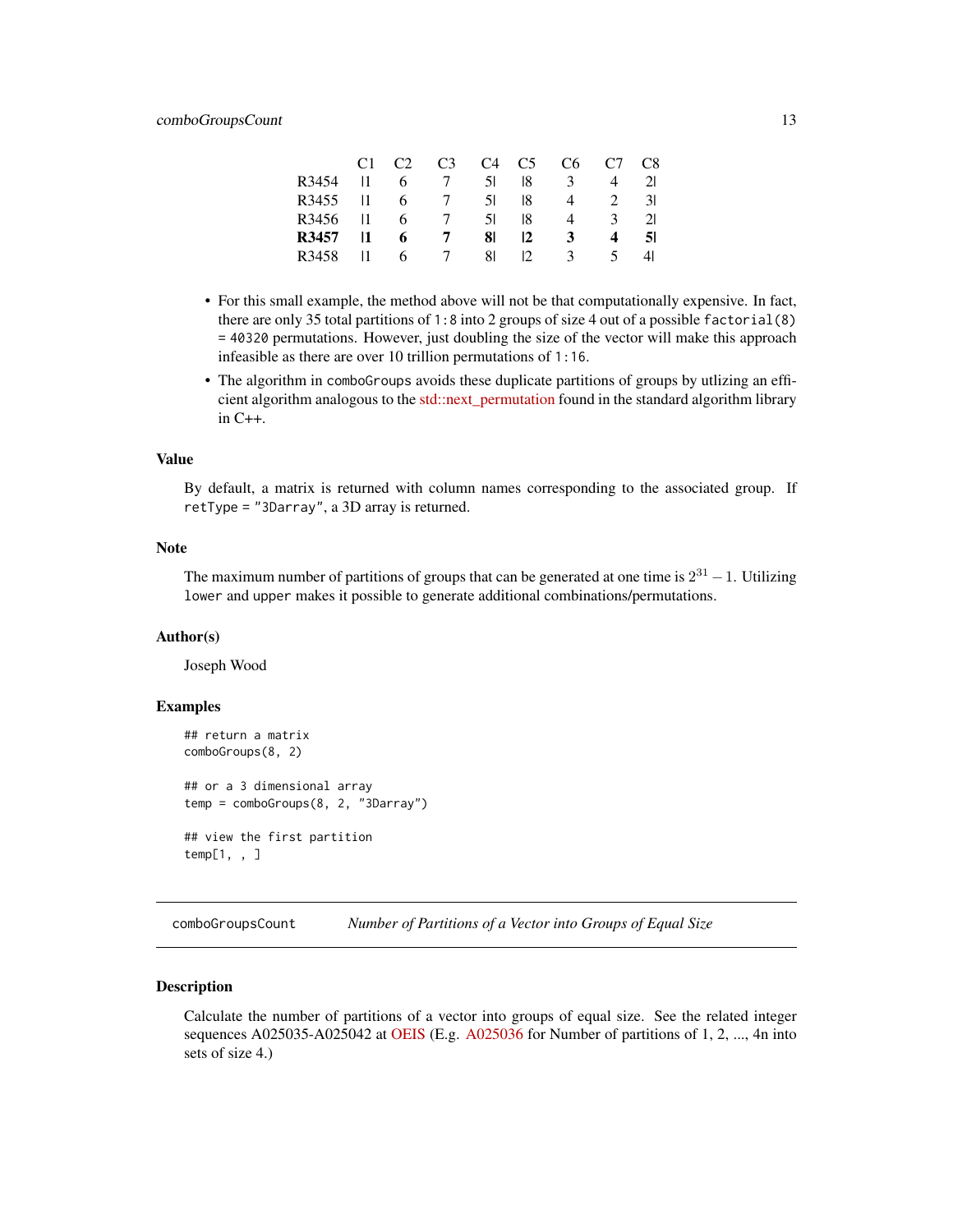# <span id="page-13-0"></span>Usage

comboGroupsCount(v, numGroups)

# Arguments

| <b>V</b>  | Source vector. If $\nu$ is an integer (including nonpositive integers), it will be con-<br>verted to the sequence 1: v. All atomic types are supported (See ?is.atomic). |
|-----------|--------------------------------------------------------------------------------------------------------------------------------------------------------------------------|
| numGroups | An Integer. The number of groups that the vector will be partitioned into. Must<br>divide the length of $v$ (if $v$ is a vector) or $v$ (if $v$ is a scalar).            |

# Value

A numerical value representing the total number of partitions of groups of equal size.

#### Note

When the number of results exceeds  $2^{53} - 1$ , a number of class bigz is returned.

#### Author(s)

Joseph Wood

# References

[OEIS Integer Sequence A025036](https://oeis.org/A025036)

# Examples

comboGroupsCount(16, 4)

comboGroupsSample *Sample Partitions of a Vector into Groups of Equal Size*

# Description

- Generate a specific (lexicographically) or random sample of partitions of groups of equal size.
- Produce results in parallel using the Parallel or nThreads arguments.
- GMP support allows for exploration where the number of results is large.

#### Usage

```
comboGroupsSample(v, numGroups, retType = "matrix", n = NULL,
                  sampleVec = NULL, seed = NULL, Parallel = FALSE,
                  nThreads = NULL, namedSample = FALSE)
```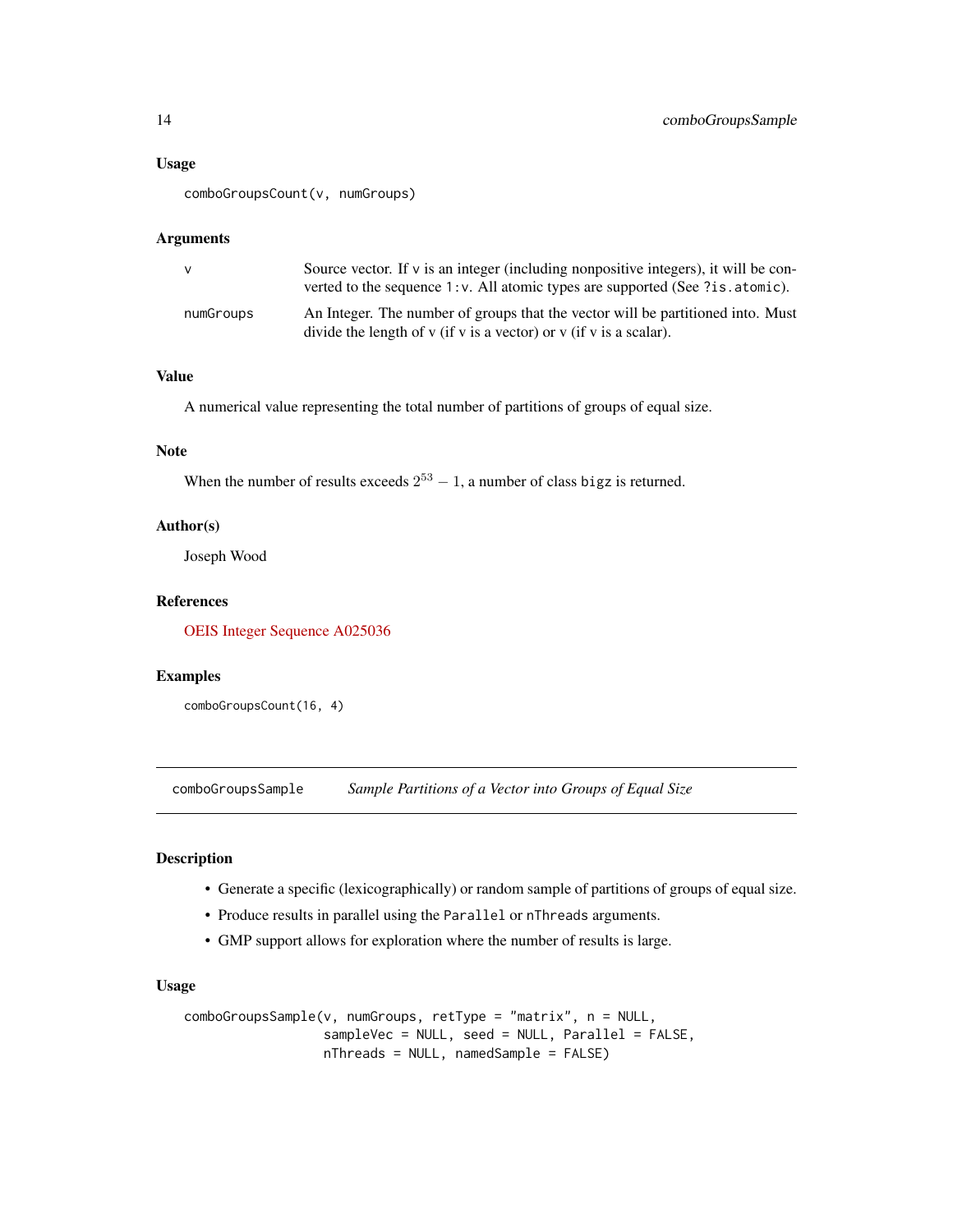# Arguments

| $\mathsf{V}$ | Source vector. If $\nu$ is an integer (including nonpositive integers), it will be con-<br>verted to the sequence 1: v. All atomic types are supported (See ?is.atomic).                                                                                                                                                                                                                                                                                                                                                                                                                                                                                                     |
|--------------|------------------------------------------------------------------------------------------------------------------------------------------------------------------------------------------------------------------------------------------------------------------------------------------------------------------------------------------------------------------------------------------------------------------------------------------------------------------------------------------------------------------------------------------------------------------------------------------------------------------------------------------------------------------------------|
| numGroups    | An Integer. The number of groups that the vector will be partitioned into. Must<br>divide the length of $v$ (if $v$ is a vector) or $v$ (if $v$ is a scalar).                                                                                                                                                                                                                                                                                                                                                                                                                                                                                                                |
| retType      | A string, "3Darray" or "matrix", that determines the shape of the output. The<br>default is "matrix".                                                                                                                                                                                                                                                                                                                                                                                                                                                                                                                                                                        |
| n            | Number of results to return. The default is NULL.                                                                                                                                                                                                                                                                                                                                                                                                                                                                                                                                                                                                                            |
| sampleVec    | A vector of numbers representing the lexicographical partition of groups to re-<br>turn. Accepts vectors of class bigz as well as vectors of characters                                                                                                                                                                                                                                                                                                                                                                                                                                                                                                                      |
| seed         | Random seed initialization. The default is NULL. N.B. If the gmp library is<br>needed, this parameter must be set in order to have reproducible results $(E, g)$<br>set. seed() has no effect in these cases).                                                                                                                                                                                                                                                                                                                                                                                                                                                               |
| Parallel     | Logical value indicating whether results should be generated in parallel. The<br>default is FALSE. If TRUE and nThreads = NULL, the number of threads used is<br>equal to the minimum of one minus the number of threads available on your<br>system and the number of results requested $(e.g.$ if user has 16 threads and only<br>needs 5 results, 5 threads will be used ( <i>i.e.</i> $min(16 - 1, 5) = 5$ )). If nThreads is<br>not NULL, it will be given preference (e.g. if user has 8 threads with Parallel<br>$=$ TRUE and nThreads $=$ 4, only 4 threads will be spawned). If your system is<br>single-threaded, the arguments Parallel and nThreads are ignored. |
| nThreads     | Specific number of threads to be used. The default is NULL. See Parallel.                                                                                                                                                                                                                                                                                                                                                                                                                                                                                                                                                                                                    |
| namedSample  | Logical flag. If TRUE, rownames corresponding to the lexicographical partitions<br>of groups of equal size, will be added to the returned matrix. The default is<br>FALSE.                                                                                                                                                                                                                                                                                                                                                                                                                                                                                                   |

# Details

These algorithms rely on efficiently generating the  $n^{th}$  lexicographical partition of groups of equal size.

# Value

By default, a matrix is returned with column names corresponding to the associated group. If retType = "3Darray", a 3D array is returned.

# Author(s)

Joseph Wood

# References

[Lexicographical order](https://en.wikipedia.org/wiki/Lexicographical_order)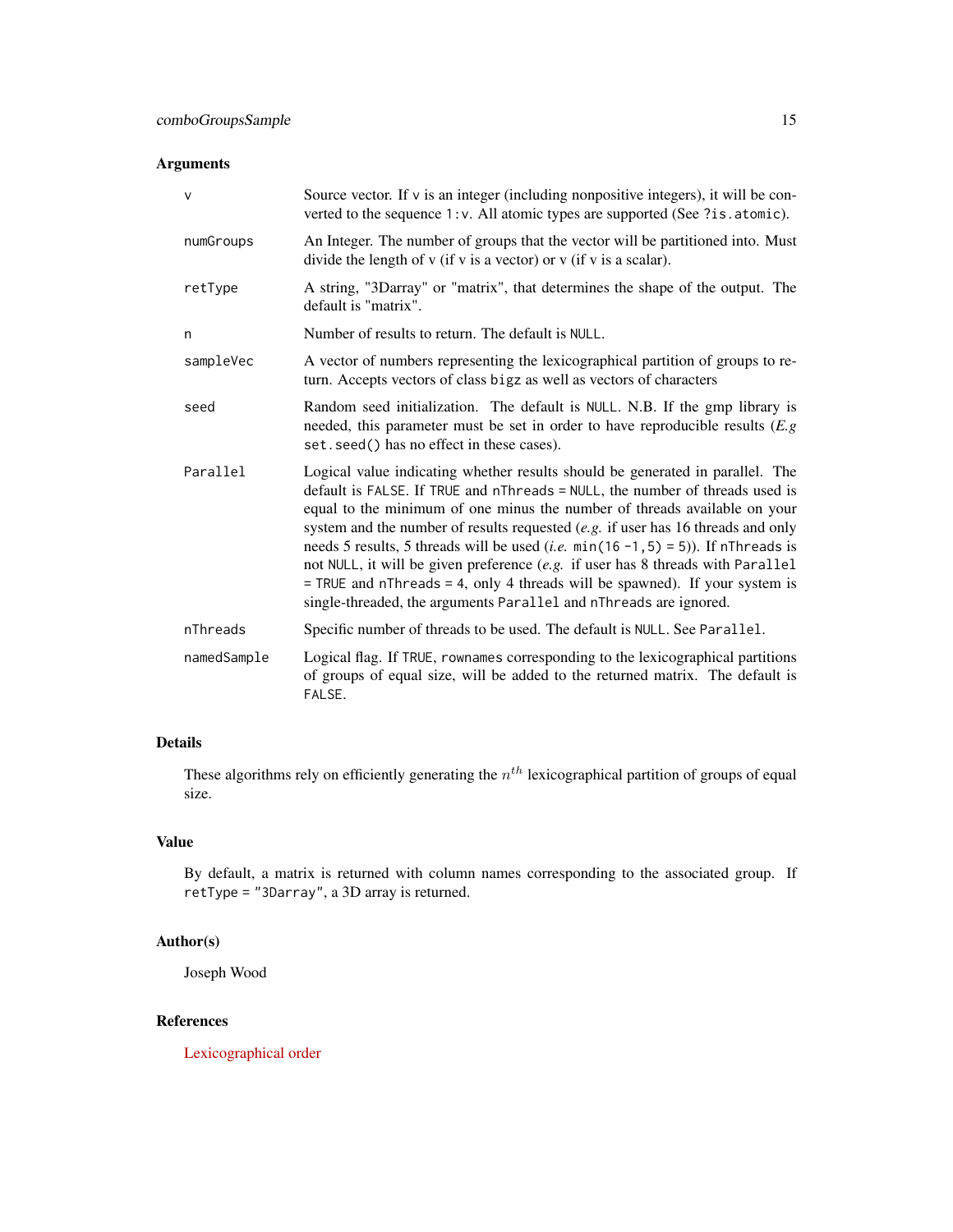#### <span id="page-15-0"></span>Examples

```
## generate 10 random partitions of groups
comboGroupsSample(10, 2, n = 10, seed = 123)## using sampleVec to generate specific results
comboGroupsSample(15, 5, sampleVec = c(1, 100, 1e3, 1e6))
all.equal(comboGroupsSample(10, 5,
            sampleVec = 1:comboGroupsCount(10, 5)),
        comboGroups(10, 5))
## Examples with enormous number of total results
num = comboGroupsCount(100, 20)
gmp::log2.bigz(num)
## [1] 325.5498
first = gmp::urand.bigz(n = 1, size = 325, seed = 123)mySamp = do-call(c, lapply(0:10, function(x) gmp::add.bigz(first, x)))class(mySamp)
## [1] "bigz"
## using the sampling function
cbgSamp = comboGroupsSample(100, 20, sampleVec = mySamp)
## using the standard function
cbgGeneral = comboGroups(100, 20,
                         lower = first,
                         upper = gmp::add.bigz(first, 10)identical(cbgSamp, cbgGeneral)
## [1] TRUE
## Not run:
## Using Parallel
system.time(comboGroupsSample(1000, 20, n = 80, seed = 10, Parallel = TRUE))
## End(Not run)
```
comboIter *Combination and Permutation Iterator*

#### **Description**

- Returns an iterator for iterating over combinations or permutations of a vector.
- Supports random access via the [[ method.
- GMP support allows for exploration of combinations/permutations of vectors with many elements.
- The output is in lexicographical order for the next methods and reverse lexicographical order for the prev methods.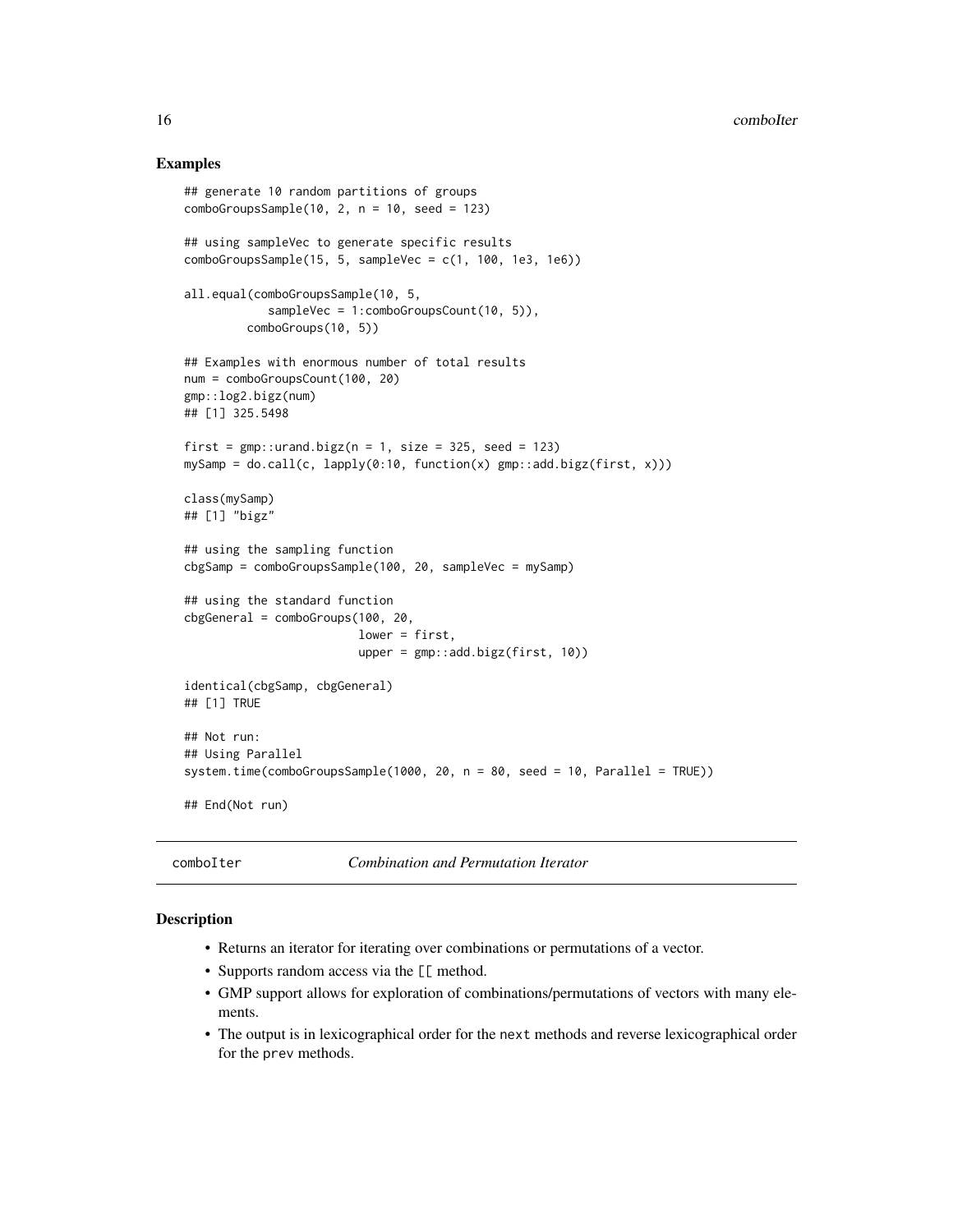#### <span id="page-16-0"></span>comboIter 17

#### Usage

```
comboIter(v, m = NULL, repetition = FALSE, freqs = NULL,constraintFun = NULL, comparisonFun = NULL,
          limitConstraints = NULL, FUN = NULL, tolerance = NULL)
permuteIter(v, m = NULL, repetition = FALSE, freqs = NULL,
```

```
constraintFun = NULL, comparisonFun = NULL,
limitConstraints = NULL, FUN = NULL, tolerance = NULL)
```
#### Arguments

| V                                 | Source vector. If v is an integer (including nonpositive integers), it will be con-<br>verted to the sequence 1: v. All atomic types are supported (See ?is.atomic).                                                                                                              |
|-----------------------------------|-----------------------------------------------------------------------------------------------------------------------------------------------------------------------------------------------------------------------------------------------------------------------------------|
| m                                 | Number of elements to choose. If repetition = TRUE or freqs is utilized, m<br>can exceed the length of v. If $m = NULL$ , the length will default to length(v) or<br>sum(freqs).                                                                                                  |
| repetition                        | Logical value indicating whether combinations/permutations should be with or<br>without repetition. The default is FALSE.                                                                                                                                                         |
| freqs                             | A vector of frequencies used for producing all combinations/permutations of a<br>multiset of v. Each element of freqs represents how many times each element<br>of the source vector, v, is repeated. It is analogous to the times argument in<br>rep. The default value is NULL. |
| constraintFun                     | This feature will be available in future releases. The default is NULL.                                                                                                                                                                                                           |
| comparisonFun<br>limitConstraints | This feature will be available in future releases. The default is NULL.                                                                                                                                                                                                           |
|                                   | This feature will be available in future releases. The default is NULL.                                                                                                                                                                                                           |
| <b>FUN</b>                        | Function to be applied to each combination/permutation. The default is NULL.                                                                                                                                                                                                      |
| tolerance                         | This feature will be available in future releases. The default is NULL.                                                                                                                                                                                                           |

#### Details

Once you initialize a new iterator, the following methods are available:

nextIter Retrieve the next lexicographical result

- nextNIter Pass an integer *n* to retrieve the next *n* lexicographical results
- nextRemaining Retrieve all remaining lexicographical results
- currIter Returns the current iteration
- prevIter Retrieve the previous lexicographical result (the next *reverse* lexicographical result)
- prevNIter Pass an integer *n* to retrieve the previous *n* lexicographical results (the next *n reverse* lexicographical results)
- prevRemaining Retrieve all remaining *reverse* lexicographical results
- startOver Resets the iterator
- sourceVector View the source vector
- summary Returns a list of summary information about the iterator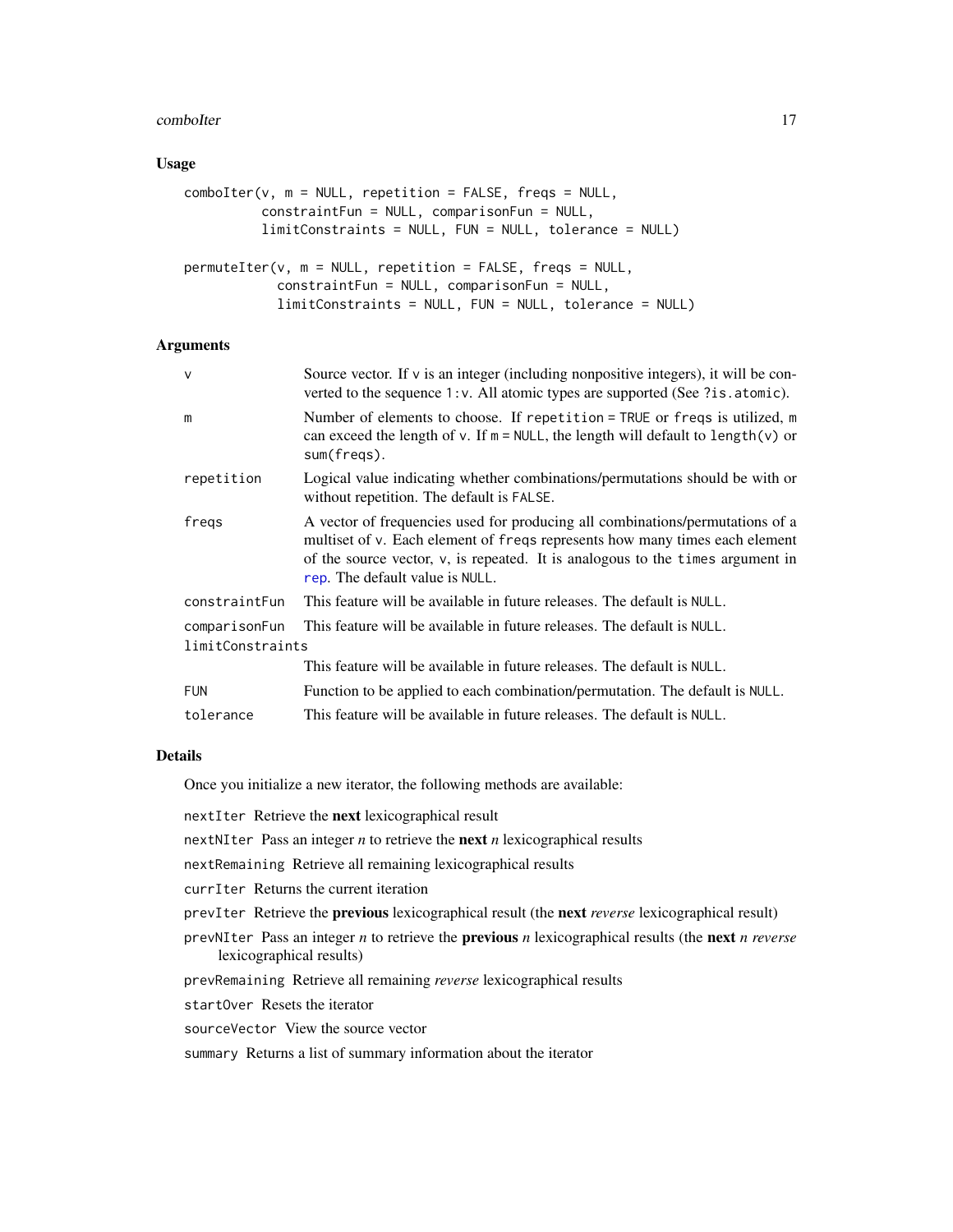<span id="page-17-0"></span>front Retrieve the first lexicographical result

back Retrieve the last lexicographical result

[[ Random access method. Pass a single value or a vector of valid indices. If a single value is passed, the internal index of the iterator will be updated, however if a vector is passed the internal state will not change. GMP support allows for flexible indexing.

# Value

A vector of length *m* is returned if nextIter or prevIter is called, otherwise a matrix is returned with each row containing a vector of length  $m$ . If FUN is utilized and either nextIter or prevIter is called, the result will be determined by FUN, otherwise a list is returned.

# Note

- The maximum number of combinations/permutations that can be generated at one time is  $2^{31} - 1.$
- Factor vectors are accepted. Class and level attributes are preserved.
- Currently, constrained iterators are not supported (Will be available in future releases).

# Author(s)

Joseph Wood

#### References

- [Lexicographical Order](https://en.wikipedia.org/wiki/Lexicographical_order)
- [Reverse Lexicographical Order](https://oeis.org/wiki/Orderings#Reverse_lexicographic_order)

#### See Also

[comboGeneral](#page-4-1), [permuteGeneral](#page-4-2)

```
a = permuteIter(unique(state.region))
a$nextIter()
a$nextNIter(3)
a$front()
a$nextRemaining()
a$prevIter()
a$prevNIter(15)
a$summary()
a$back()
a$prevRemaining()
a[[5]]
a$summary()
a[[c(1, 17, 3)]]
a$summary()
```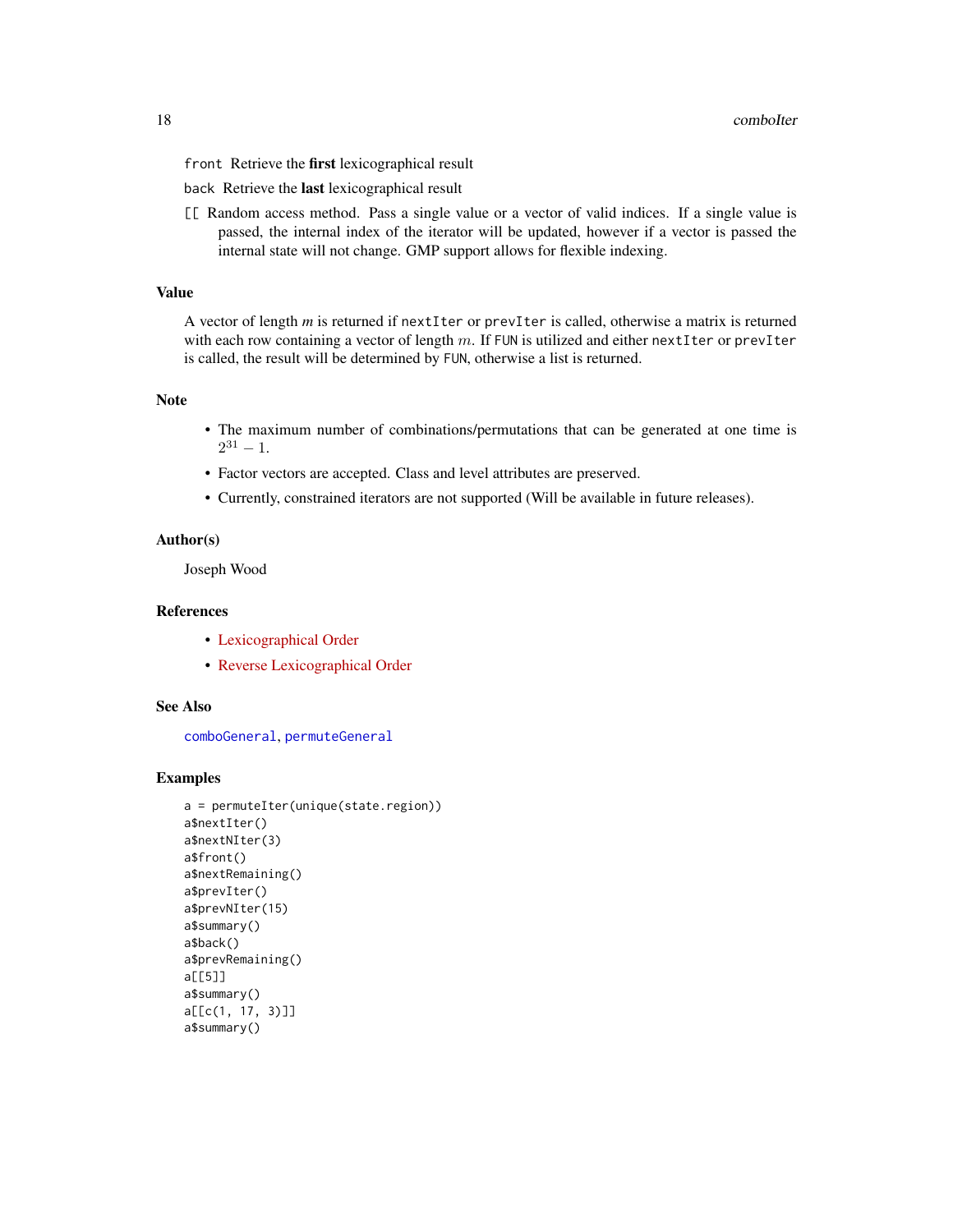<span id="page-18-0"></span>

# Description

- Generate a specific (lexicographically) or random sample of combinations/permutations.
- Produce results in parallel using the Parallel or nThreads arguments.
- GMP support allows for exploration of combinations/permutations of vectors with many elements.

# Usage

```
comboSample(v, m = NULL, repetition = FALSE, freqs = NULL,n = NULL, sampleVec = NULL, seed = NULL, FUN = NULL,
             Parallel = FALSE, nThreads = NULL, namedSample = FALSE)
permuteSample(v, m = NULL, repetition = FALSE, freqs = NULL,
              n = NULL, sampleVec = NULL, seed = NULL, FUN = NULL,
               Parallel = FALSE, nThreads = NULL, namedSample = FALSE)
```
# Arguments

| $\vee$     | Source vector. If $\nu$ is an integer (including nonpositive integers), it will be con-<br>verted to the sequence 1: v. All atomic types are supported (See ?is.atomic).                                                                                                                                                            |
|------------|-------------------------------------------------------------------------------------------------------------------------------------------------------------------------------------------------------------------------------------------------------------------------------------------------------------------------------------|
| m          | Number of elements to choose. If repetition = TRUE or freqs is utilized, m<br>can exceed the length of $v$ . If $m = NULL$ , the length will default to length( $v$ ) or<br>sum(freqs).                                                                                                                                             |
| repetition | Logical value indicating whether combinations/permutations should be with or<br>without repetition. The default is FALSE.                                                                                                                                                                                                           |
| freqs      | A vector of frequencies used for producing all combinations/permutations of a<br>multiset of v. Each element of freqs represents how many times each element<br>of the source vector, v, is repeated. It is analogous to the times argument in<br>rep. The default value is NULL.                                                   |
| n          | Number of combinations/permutations to return. The default is NULL.                                                                                                                                                                                                                                                                 |
| sampleVec  | A vector of numbers representing the lexicographical combination/permutations<br>to return. Accepts vectors of class bigz as well as vectors of characters                                                                                                                                                                          |
| seed       | Random seed initialization. The default is NULL. N.B. If the gmp library is<br>needed, this parameter must be set in order to have reproducible results $(E, g)$<br>set. seed() has no effect in these cases).                                                                                                                      |
| <b>FUN</b> | Function to be applied to each combination/permutation. The default is NULL.                                                                                                                                                                                                                                                        |
| Parallel   | Logical value indicating whether combinations/permutations should be gener-<br>ated in parallel. The default is FALSE. If TRUE and nThreads = NULL, the number<br>of threads used is equal to the minimum of one minus the number of threads<br>available on your system and the number of results requested $(e.g.$ if user has 16 |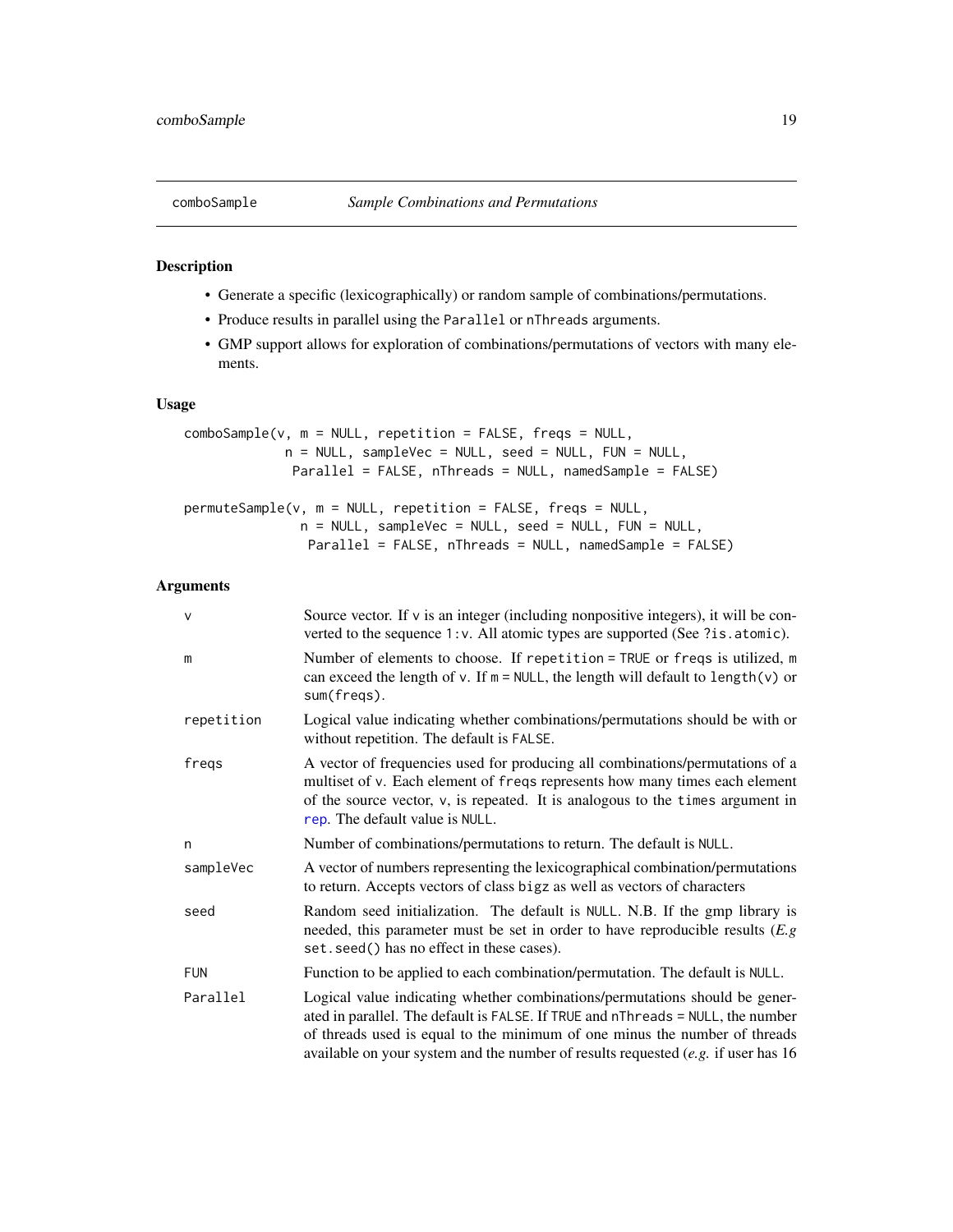|             | threads and only needs 5 results, 5 threads will be used ( <i>i.e.</i> min(16 -1, 5) = 5)).<br>If nThreads is not NULL, it will be given preference $(e.g.$ if user has 8 threads<br>with Parallel = TRUE and $n$ Threads = 4, only 4 threads will be spawned). If<br>your system is single-threaded, the arguments Parallel and nThreads are ig-<br>nored. |
|-------------|-------------------------------------------------------------------------------------------------------------------------------------------------------------------------------------------------------------------------------------------------------------------------------------------------------------------------------------------------------------|
| nThreads    | Specific number of threads to be used. The default is NULL. See Parallel.                                                                                                                                                                                                                                                                                   |
| namedSample | Logical flag. If TRUE, rownames corresponding to the lexicographical combina-<br>tion/permutation, will be added to the returned matrix. The default is FALSE.                                                                                                                                                                                              |

#### Details

These algorithms rely on efficiently generating the  $n^{th}$  lexicographical combination/permutation (sometimes called the [rank\)](https://rosettacode.org/wiki/Permutations/Rank_of_a_permutation).

# Value

In general, a matrix is returned with each row containing a vector of length  $m$ . If FUN is utilized, a list is returned.

#### Note

- Parallel and nThreads will be ignored in the following cases:
	- If the class of the vector passed is character (N.B. Rcpp::CharacterMatrix is not thread safe). Alternatively, you can generate an indexing matrix in parallel.
	- If FUN is utilized.
- n and sampleVec cannot both be NULL.
- Factor vectors are accepted. Class and level attributes are preserved.

# Author(s)

Joseph Wood

# References

[Lexicographical order](https://en.wikipedia.org/wiki/Lexicographical_order)

```
## generate 10 random combinations
comboSample(30, 8, TRUE, n = 5, seed = 10)
```

```
## using sampleVec to generate specific permutations
permuteSample(15, 10, freqs = c(1,2,2,1,2,2,1,2,1,2,2,1,2,1,1),
             sampleVec = c(1, 10^2, 10^5, 10^8, 10^11)
```

```
all.equal(comboSample(10, 5,
           sampleVec = 1:comboCount(10, 5)),
        comboGeneral(10, 5))
```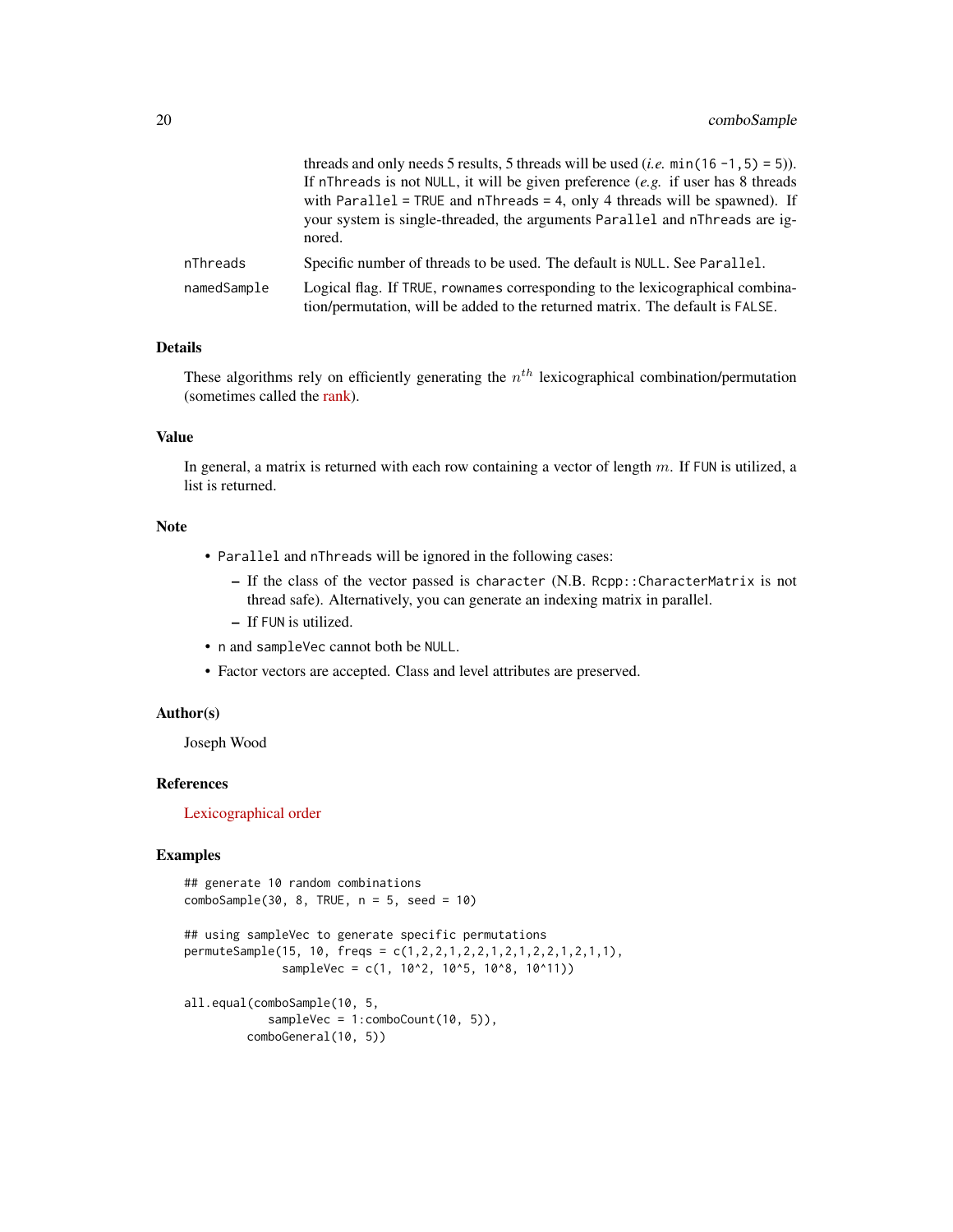# <span id="page-20-0"></span>divisorsRcpp 21

```
## Examples with enormous number of total permutations
num = permuteCount(10000, 20)
gmp::log2.bigz(num)
## [1] 265.7268
first = gmp::urand.bigz(n = 1, size = 265, seed = 123)mySamp = do.call(c, lapply(0:10, function(x) gmp::add.bigz(first, x)))
class(mySamp)
## [1] "bigz"
## using permuteSample
pSamp = permuteSample(10000, 20, sampleVec = mySamp)
## using permuteGeneral
pGeneral = permuteGeneral(10000, 20,
                          lower = first,
                          upper = gmp::add.bigz(first, 10))
identical(pSamp, pGeneral)
## [1] TRUE
## Using nThreads
permPar = permuteSample(10000, 50, n = 8, seed = 10, nThreads = 2)
## Using FUN
permuteSample(10000, 50, n = 4, seed = 10, FUN = sd)
## Not run:
## Using Parallel
permuteSample(10000, 50, n = 80, seed = 10, Parallel = TRUE)
## End(Not run)
```
<span id="page-20-1"></span>divisorsRcpp *Vectorized Factorization (Complete)*

#### Description

Function for generating the complete factorization for a vector of numbers.

#### Usage

```
divisorsRep(v, namedList = FALSE, nThread = NULL)
```
#### Arguments

v Vector of integers or numeric values. Non-integral values will be coerced to whole numbers.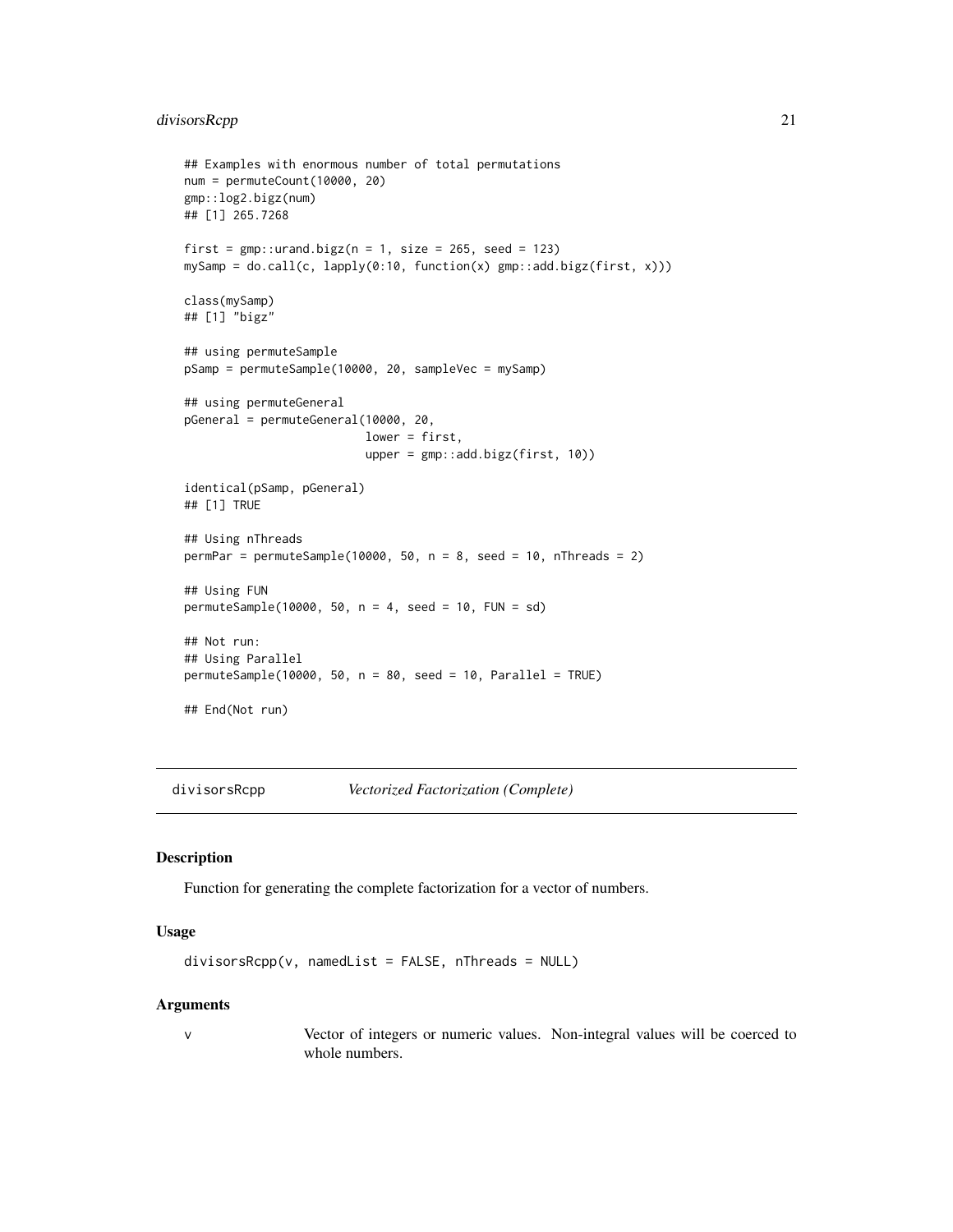<span id="page-21-0"></span>

| namedList | Logical flag. If TRUE and the length( $v$ ) > 1, a named list is returned. The |  |
|-----------|--------------------------------------------------------------------------------|--|
|           | default is FALSE.                                                              |  |
| nThreads  | Specific number of threads to be used. The default is NULL.                    |  |

#### Details

Highly efficient algorithm that builds on [primeFactorize](#page-30-1) to generate the complete factorization of many numbers.

# Value

- Returns an unnamed vector if length(v) == 1 regardless of the value of namedList. If  $v <$  $2^{31}$ , the class of the returned vector will be integer, otherwise the class will be numeric.
- If length(v)  $> 1$ , a named/unnamed list of vectors will be returned. If max(bound1, bound2)  $\langle 2^{31}$ , the class of each vector will be integer, otherwise the class will be numeric.

#### Note

The maximum value for each element in v is  $2^{53} - 1$ .

#### Author(s)

Joseph Wood

# References

- [Divisor](https://en.wikipedia.org/wiki/Divisor)
- [53-bit significand precision](https://en.wikipedia.org/wiki/Double-precision_floating-point_format)

# See Also

[divisors](#page-0-0), [primeFactorize](#page-30-1)

```
## Get the complete factorization of a single number
divisorsRcpp(10^8)
```

```
## Or get the complete factorization of many numbers
set.seed(29)
myVec <- sample(-1000000:1000000, 1000)
system.time(myFacs <- divisorsRcpp(myVec))
```

```
## Return named list
myFacsWithNames <- divisorsRcpp(myVec, namedList = TRUE)
```

```
## Using nThreads
system.time(divisorsRcpp(myVec, nThreads = 2))
```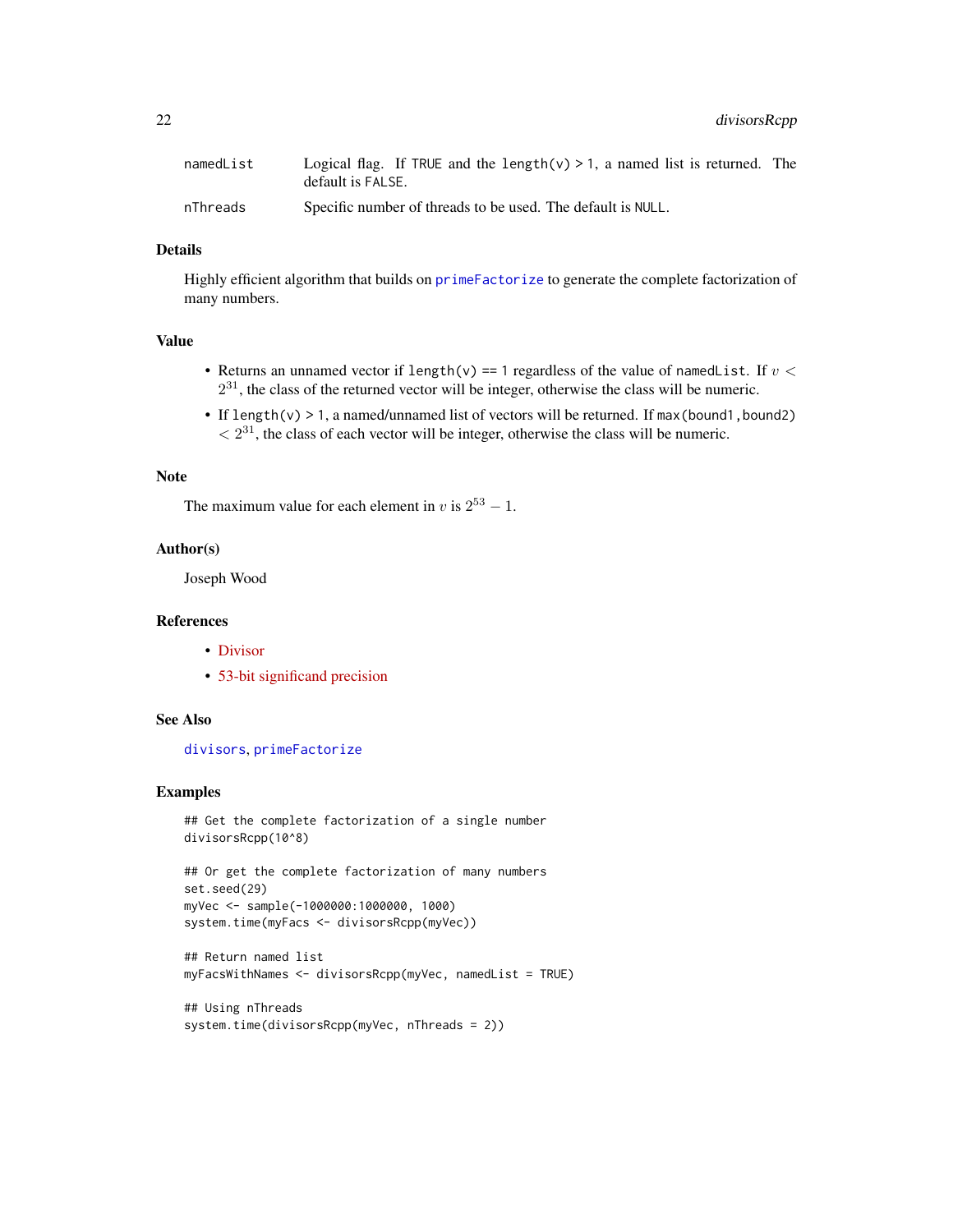<span id="page-22-1"></span><span id="page-22-0"></span>

# Description

Sieve that generates the complete factorization of all numbers between bound1 and bound2 (if supplied) or all numbers up to bound1.

#### Usage

```
divisorsSieve(bound1, bound2 = NULL, namedList = FALSE, nThreads = NULL)
```
#### Arguments

| bound1    | Positive integer or numeric value.                                     |
|-----------|------------------------------------------------------------------------|
| bound2    | Positive integer or numeric value.                                     |
| namedList | Logical flag. If TRUE, a named list is returned. The default is FALSE. |
| nThreads  | Specific number of threads to be used. The default is NULL.            |

#### Details

This function is useful when many complete factorizations are needed. Instead of generating the complete factorization on the fly, one can reference the indices/names of the generated list.

This algorithm benefits greatly from the fast integer division library 'libdivide'. The following is from [http://libdivide.com/:](http://libdivide.com/)

• "*libdivide allows you to replace expensive integer divides with comparatively cheap multiplication and bitshifts. Compilers usually do this, but only when the divisor is known at compile time. libdivide allows you to take advantage of it at runtime. The result is that integer division can become faster - a lot faster.*"

# Value

Returns a named/unnamed list of integer vectors if max (bound1, bound2)  $< 2^{31}$ , or a list of numeric vectors otherwise.

#### Note

The maximum value for either of the bounds is  $2^{53} - 1$ .

#### Author(s)

Joseph Wood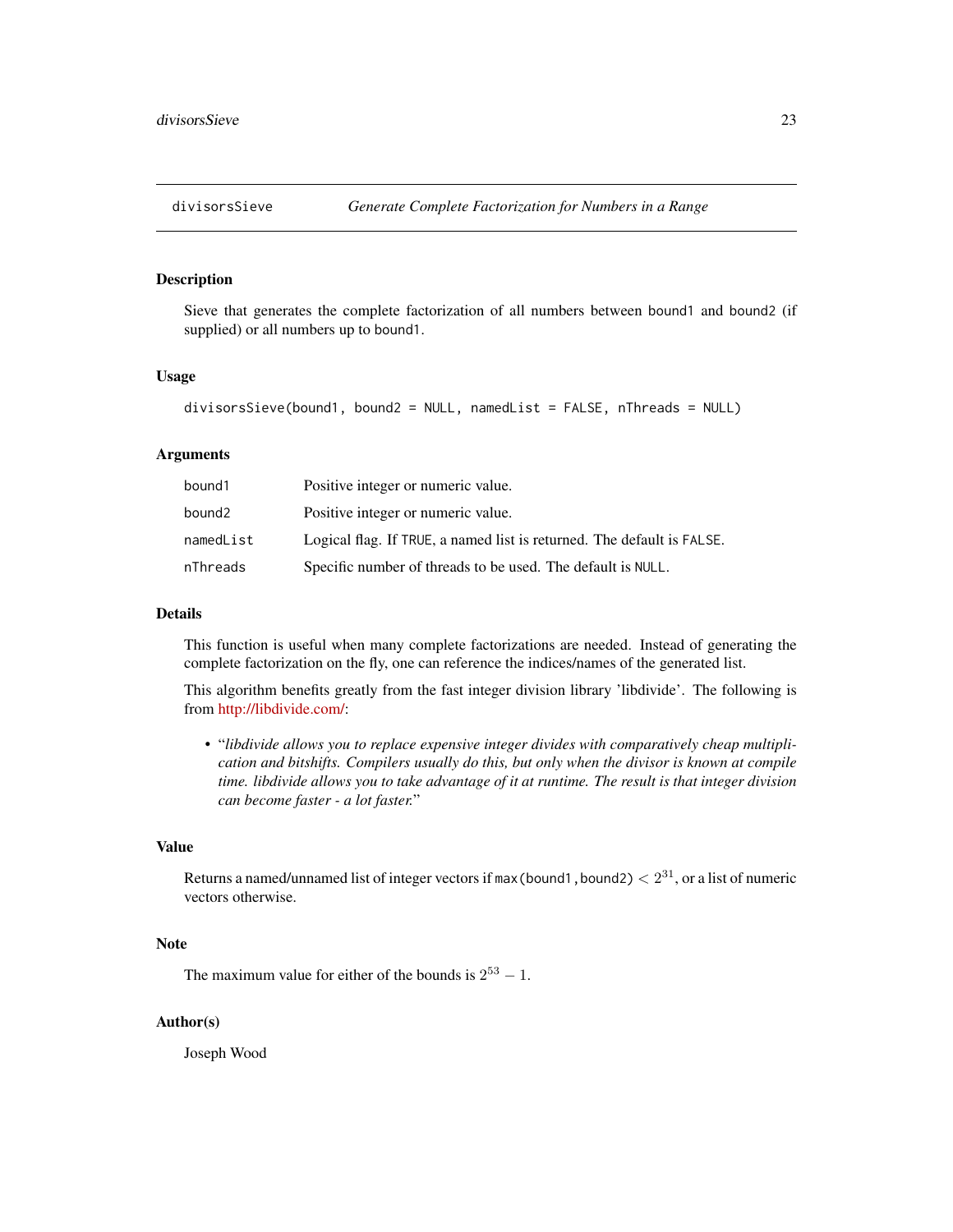# References

- [Divisor](https://en.wikipedia.org/wiki/Divisor)
- [ridiculousfish \(author of libdivide\)](http://ridiculousfish.com/)
- [github.com/ridiculousfish/libdivide](https://github.com/ridiculousfish/libdivide)
- [53-bit significand precision](https://en.wikipedia.org/wiki/Double-precision_floating-point_format)

# See Also

[divisorsRcpp](#page-20-1), [divisors](#page-0-0), [primeFactorizeSieve](#page-32-1)

# Examples

```
## Generate some random data
set.seed(33550336)
mySamp \le sample(10^5, 5*10^4)
## Generate complete factorizations up
## to 10^5 (max element from mySamp)
system.time(allFacs <- divisorsSieve(10^5))
## Use generated complete factorization for further
## analysis by accessing the index of allFacs
for (s in mySamp) {
   myFac <- allFacs[[s]]
    ## Continue algorithm
}
## Generating complete factorizations over
## a range is efficient as well
system.time(divisorsSieve(10^12, 10^12 + 10^5))
## Use nThreads for improved efficiency
system.time(divisorsSieve(10^12, 10^12 + 10^5, nThreads = 2))
## Set 'namedList' to TRUE to return a named list
divisorsSieve(27, 30, namedList = TRUE)
## Using nThreads
system.time(divisorsSieve(1e5, 2e5, nThreads = 2))
```
eulerPhiSieve *Apply Euler's Phi Function to Every Element in a Range*

# Description

Sieve that generates the number of coprime elements for every number between bound1 and bound2 (if supplied) or all numbers up to bound1. This is equivalent to applying Euler's phi function (often written as  $\phi(x)$ ) to every number in a given range.

<span id="page-23-0"></span>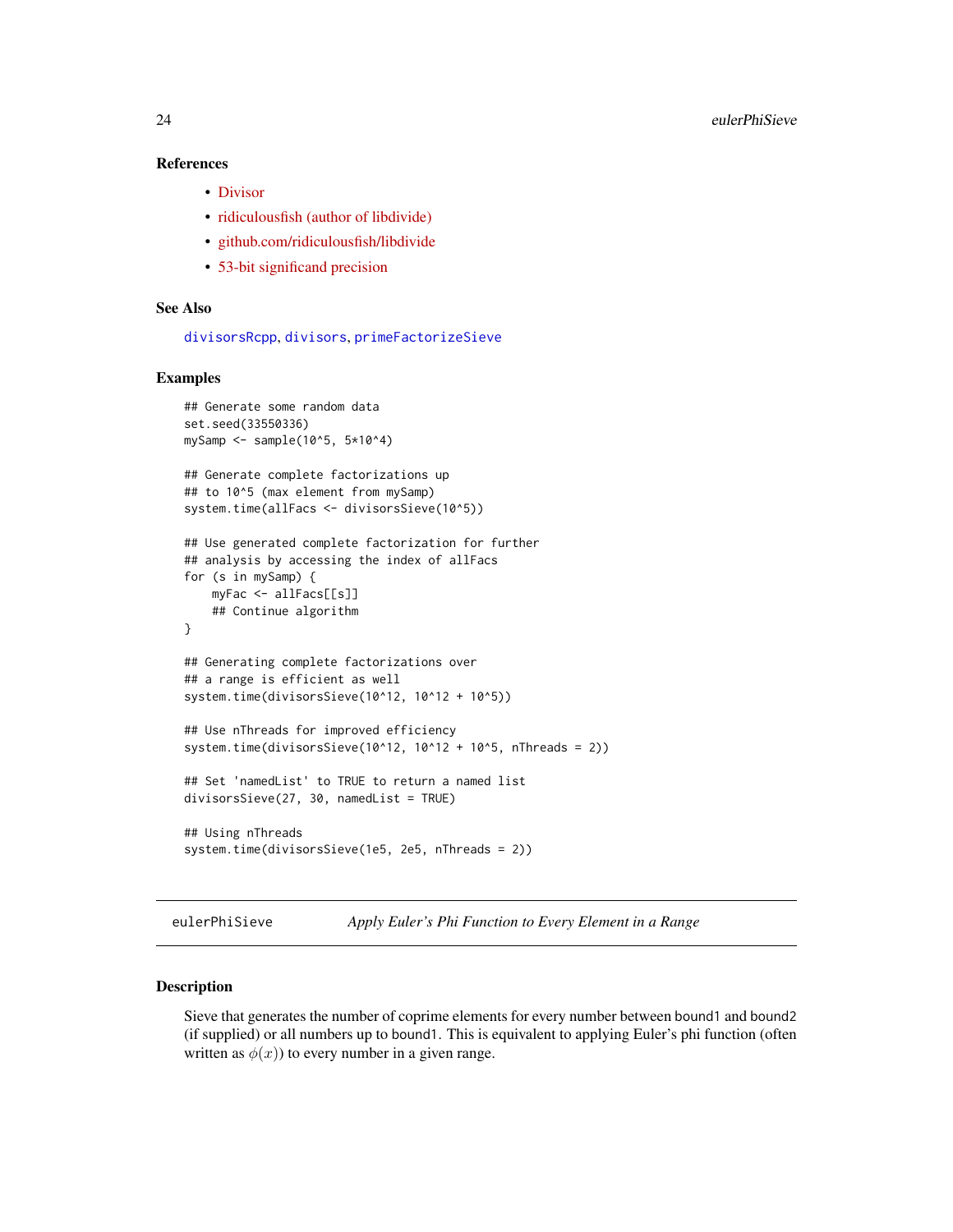# eulerPhiSieve 25

#### Usage

```
eulerPhiSieve(bound1, bound2 = NULL, namedVector = FALSE, nThreads = NULL)
```
#### Arguments

| bound1      | Positive integer or numeric value.                                       |
|-------------|--------------------------------------------------------------------------|
| bound2      | Positive integer or numeric value.                                       |
| namedVector | Logical flag. If TRUE, a named vector is returned. The default is FALSE. |
| nThreads    | Specific number of threads to be used. The default is NULL.              |

# Details

For the simple case (i.e. when bound2 = NULL), this algorithm first generates all primes up to n via the sieve of Eratosthenes. We use these primes to sieve over the sequence 1:n, dividing each value by  $p$ , creating a temporary value that will be subtracted from the original value at each index (i.e. equivalent to multiply each index by  $(1 - 1/p)$  but more efficient as we don't have to deal with floating point numbers). The case when is.null(bound2) = FALSE is more complicated but the basic ideas still hold.

This function is very useful when you need to calculate Euler's phi function for many numbers in a range as performing this calculation on the fly can be computationally expensive.

This algorithm benefits greatly from the fast integer division library 'libdivide'. The following is from [http://libdivide.com/:](http://libdivide.com/)

• "*libdivide allows you to replace expensive integer divides with comparatively cheap multiplication and bitshifts. Compilers usually do this, but only when the divisor is known at compile time. libdivide allows you to take advantage of it at runtime. The result is that integer division can become faster - a lot faster.*"

#### Value

Returns a named/unnamed integer vector if max (bound1, bound2)  $< 2^{31}$ , or a numeric vector otherwise.

#### **Note**

```
The maximum allowed value is 2^{53} - 1.
```
#### Author(s)

Joseph Wood

# References

- [Euler's totient function](https://en.wikipedia.org/wiki/Euler%27s_totient_function)
- [ridiculousfish \(author of libdivide\)](http://ridiculousfish.com/)
- [github.com/ridiculousfish/libdivide](https://github.com/ridiculousfish/libdivide)
- [53-bit significand precision](https://en.wikipedia.org/wiki/Double-precision_floating-point_format)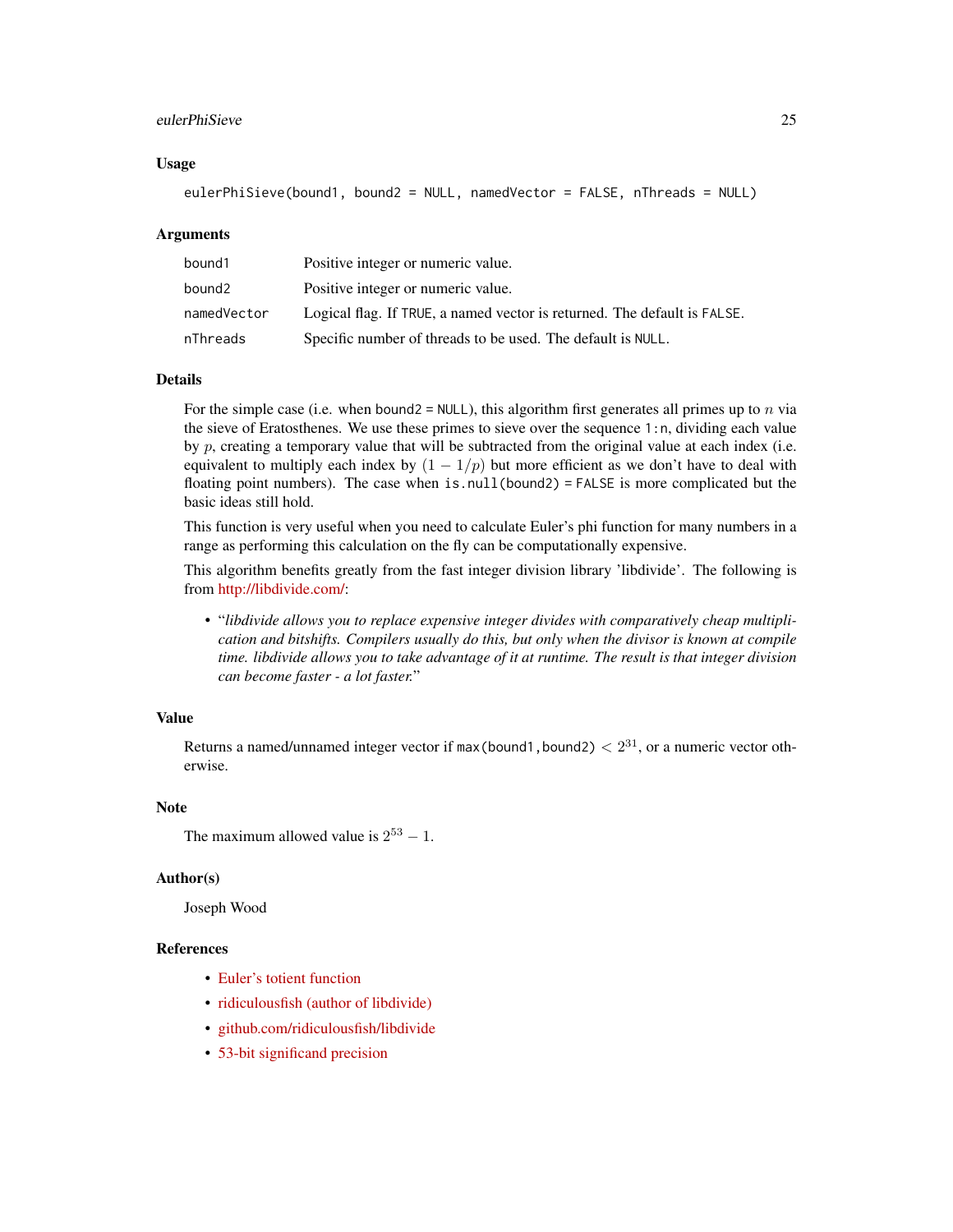# See Also

[eulersPhi](#page-0-0)

# Examples

```
## Generate some random data
set.seed(496)
mySamp \le - sample(10^6, 5*10^5)
## Generate number of coprime elements for many numbers
system.time(myPhis <- eulerPhiSieve(10^6))
## Now use result in algorithm
for (s in mySamp) {
   sPhi <- myPhis[s]
   ## Continue algorithm
}
## See https://projecteuler.net
system.time(which.max((1:10^6)/eulerPhiSieve(10^6)))
## Generating number of coprime elements
## for every number in a range is no problem
system.time(myPhiRange <- eulerPhiSieve(10^13, 10^13 + 10^6))
## Returning a named vector
eulerPhiSieve(10, 20, namedVector = TRUE)
eulerPhiSieve(10, namedVector = TRUE)
## Using nThreads
system.time(eulerPhiSieve(1e5, 2e5, nThreads = 2))
```
<span id="page-25-1"></span>isPrimeRcpp *Vectorized Primality Test*

#### Description

Implementation of the [Miller-Rabin primality test.](https://en.wikipedia.org/wiki/Miller-Rabin_primality_test) Based on the "mp\_prime\_p" function from the "factorize.c" source file found in the gmp library: <http://gmplib.org>.

#### Usage

isPrimeRcpp(v, namedVector = FALSE, nThreads = NULL)

#### Arguments

|             | Vector of integers or numeric values.                                    |
|-------------|--------------------------------------------------------------------------|
| namedVector | Logical flag. If TRUE, a named vector is returned. The default is FALSE. |
| nThreads    | Specific number of threads to be used. The default is NULL.              |

<span id="page-25-0"></span>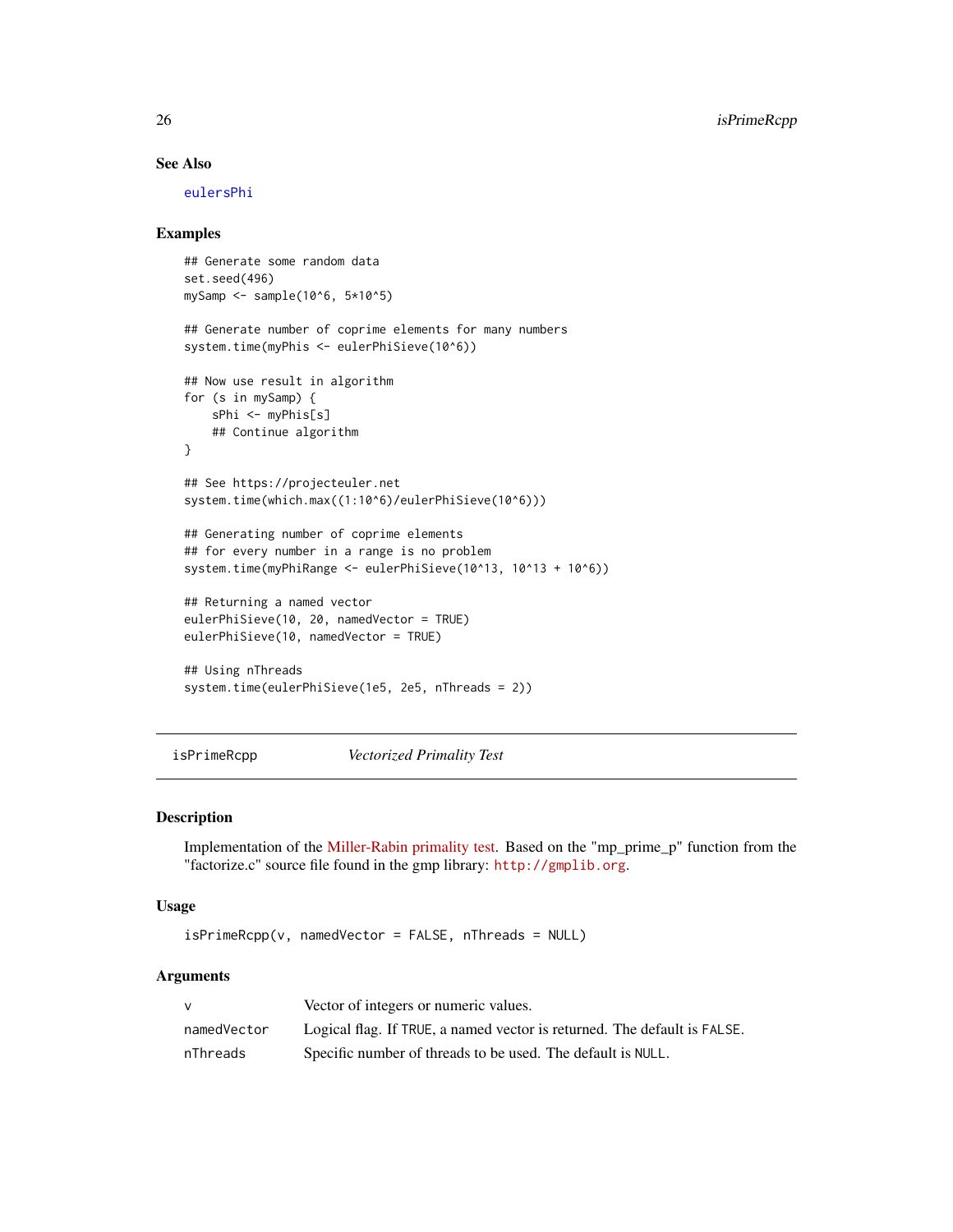#### <span id="page-26-0"></span>isPrimeRcpp 27

#### Details

The Miller-Rabin primality test is a probabilistic algorithm that makes heavy use of [modular expo](https://en.wikipedia.org/wiki/Modular_exponentiation)[nentiation.](https://en.wikipedia.org/wiki/Modular_exponentiation) At the heart of modular exponentiation is the ability to accurately obtain the remainder of the product of two numbers  $\pmod{p}$ .

With the gmp library, producing accurate calculations for problems like this is trivial because of the nature of the multiple precision data type. However, standard C++ does not afford this luxury and simply relying on a strict translation would have limited this algorithm to numbers less than  $\sqrt{2}^{63} - 1$ (N.B. We are taking advantage of the signed 64-bit fixed width integer from the stdint library in C++. If we were confined to base R, the limit would have been  $\sqrt{2}^{53} - 1$ ). RcppAlgos::isPrimeRcpp gets around this limitation with a [divide and conquer](https://en.wikipedia.org/wiki/Divide_and_conquer_algorithm) approach taking advantage of properties of arithmetic.

The problem we are trying to solve can be summarized as follows:

```
(x_1 * x_2) \pmod{p}
```
Now, we rewrite  $x_2$  as  $x_2 = y_1 + y_2 + \ldots + y_n$ , so that we obtain:

 $(x_1 * y_1) \pmod{p} + (x_1 * y_2) \pmod{p} + \ldots + (x_1 * y_n) \pmod{p}$ 

Where each product  $(x_1 * y_j)$  for  $j \le n$  is smaller than the original  $x_1 * x_2$ . With this approach, we are now capable of handling much larger numbers. Many details have been omitted for clarity.

For a more in depth examination of this topic see [Accurate Modular Arithmetic with Double Preci](https://codereview.stackexchange.com/questions/186751/accurate-modular-arithmetic-with-double-precision)[sion.](https://codereview.stackexchange.com/questions/186751/accurate-modular-arithmetic-with-double-precision)

#### Value

Returns a named/unnamed logical vector. If an index is TRUE, the number at that index is prime, otherwise the number is composite.

#### Note

The maximum value for each element in v is  $2^{53} - 1$ .

# References

- [THE MILLER-RABIN TEST](http://www.math.uconn.edu/~kconrad/blurbs/ugradnumthy/millerrabin.pdf)
	- Conrad, Keith. "THE MILLER-RABIN TEST." http://www.math.uconn.edu/~kconrad/blurbs/ugradnumthy/miller
- [53-bit significand precision](https://en.wikipedia.org/wiki/Double-precision_floating-point_format)

#### See Also

[primeFactorize](#page-30-1), [isprime](#page-0-0), [isPrime](#page-0-0)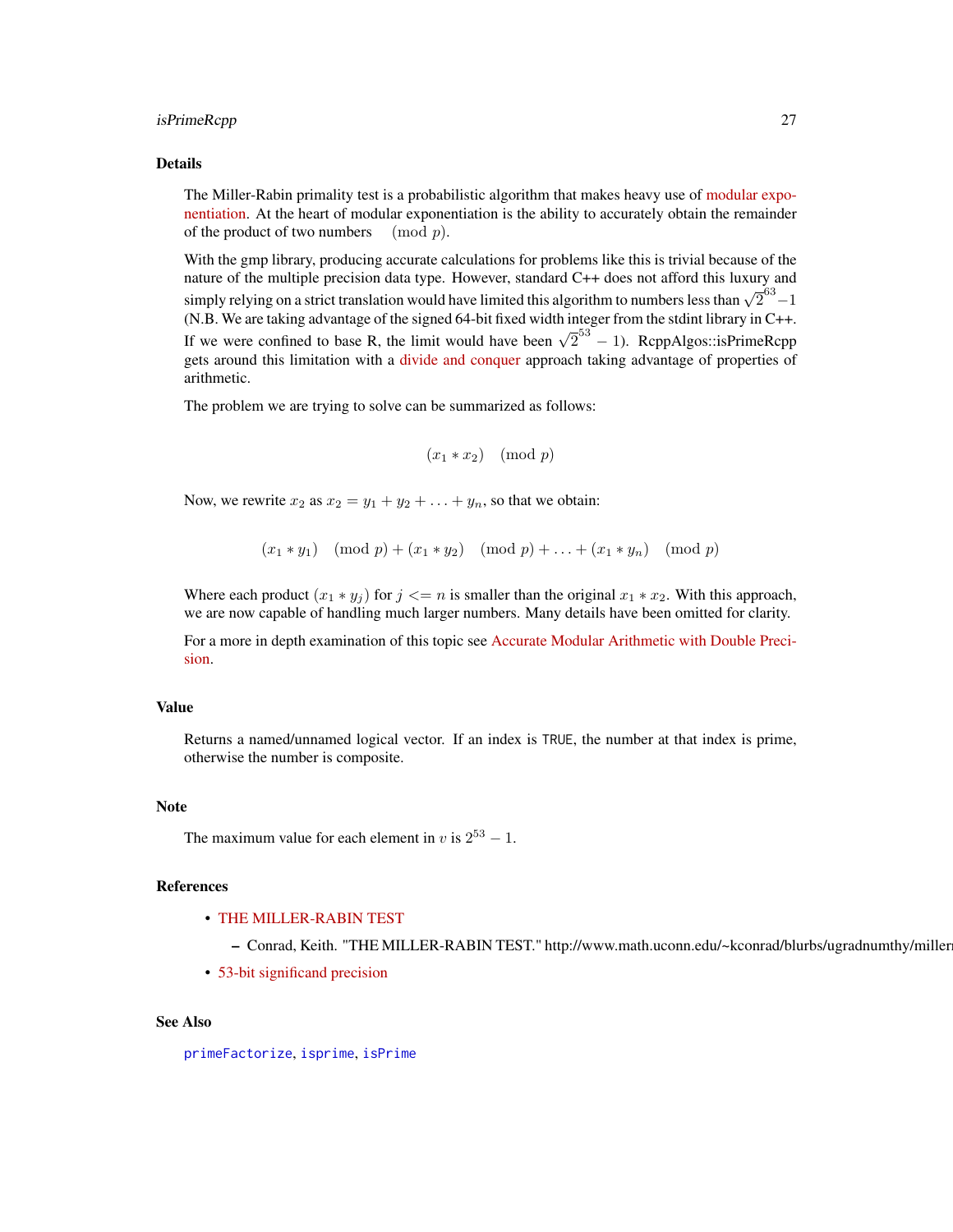# Examples

```
## check the primality of a single number
isPrimeRcpp(100)
## check the primality of every number in a vector
isPrimeRcpp(1:100)
set.seed(42)
mySamp <- sample(10^13, 10)
## return named vector for easy identification
isPrimeRcpp(mySamp, namedVector = TRUE)
## Using nThreads
system.time(isPrimeRcpp(mySamp, nThreads = 2))
```
numDivisorSieve *Apply Divisor Function to Every Element in a Range*

#### Description

Sieve that generates the number of divisors for every number between bound1 and bound2 (if supplied) or all numbers up to bound1. This is equivalent to applying the divisor function (often written as  $\sigma(x)$ ) to every number in a given range.

#### Usage

```
numDivisorSieve(bound1, bound2 = NULL, namedVector = FALSE, nThreads = NULL)
```
#### Arguments

| bound1      | Positive integer or numeric value.                                       |
|-------------|--------------------------------------------------------------------------|
| bound2      | Positive integer or numeric value.                                       |
| namedVector | Logical flag. If TRUE, a named vector is returned. The default is FALSE. |
| nThreads    | Specific number of threads to be used. The default is NULL.              |

#### Details

Simple and efficient sieve that calculates the number of divisors for every number in a given range. This function is very useful when you need to calculate the number of divisors for many numbers.

This algorithm benefits greatly from the fast integer division library 'libdivide'. The following is from [http://libdivide.com/:](http://libdivide.com/)

• "*libdivide allows you to replace expensive integer divides with comparatively cheap multiplication and bitshifts. Compilers usually do this, but only when the divisor is known at compile time. libdivide allows you to take advantage of it at runtime. The result is that integer division can become faster - a lot faster.*"

<span id="page-27-0"></span>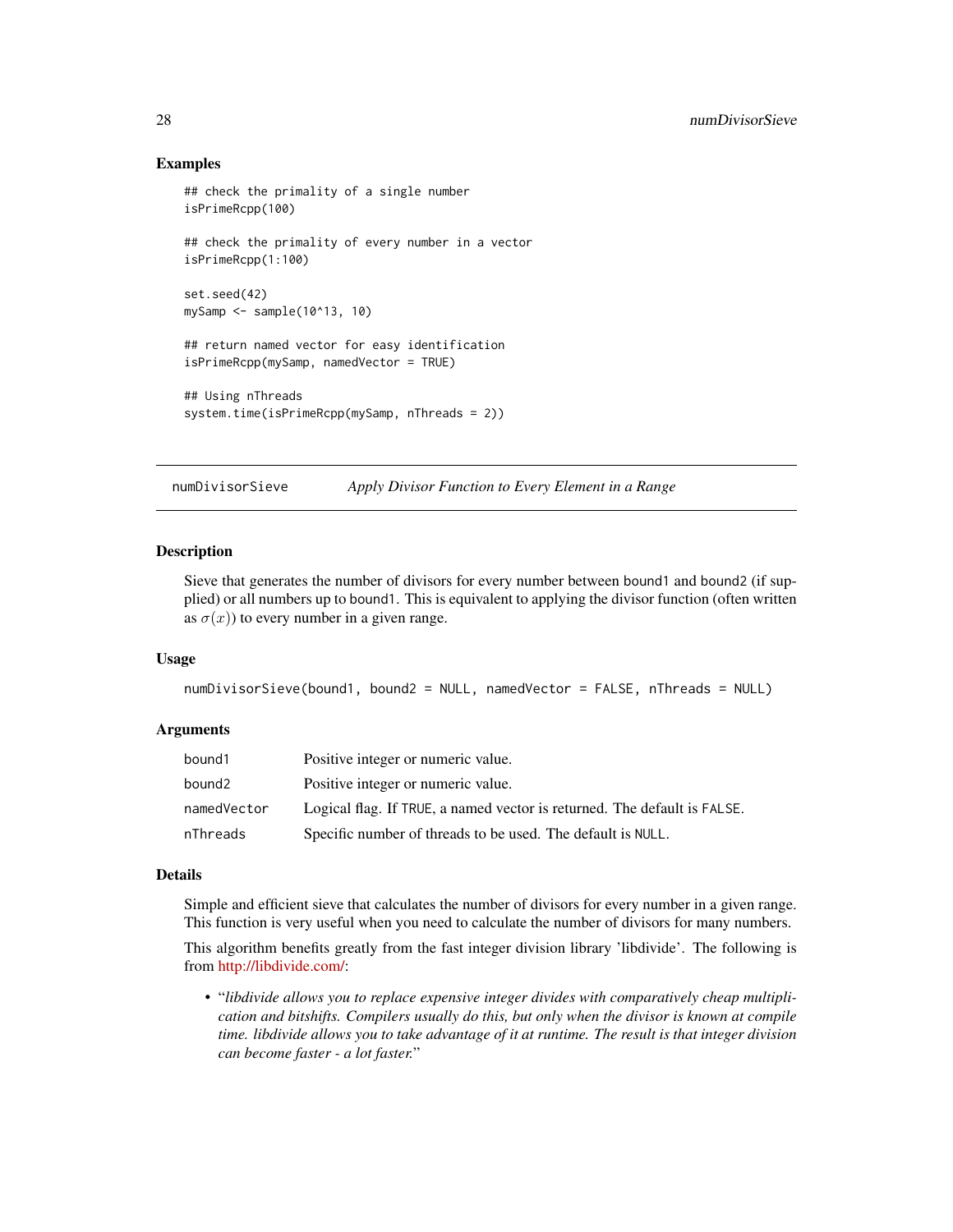# numDivisorSieve 29

# Value

Returns a named/unnamed integer vector

# Note

The maximum allowed value is  $2^{53} - 1$ .

# Author(s)

Joseph Wood

#### References

- [Divisor function](https://en.wikipedia.org/wiki/Divisor_function)
- [ridiculousfish \(author of libdivide\)](http://ridiculousfish.com/)
- [github.com/ridiculousfish/libdivide](https://github.com/ridiculousfish/libdivide)
- [53-bit significand precision](https://en.wikipedia.org/wiki/Double-precision_floating-point_format)

```
## Generate some random data
set.seed(8128)
mySamp <- sample(10^6, 5*10^5)
## Generate number of divisors for
## every number less than a million
system.time(mySigmas <- numDivisorSieve(10^6))
## Now use result in algorithm
for (s in mySamp) {
   sSig <- mySigmas[s]
   ## Continue algorithm
}
## Generating number of divisors for every
## number in a range is no problem
system.time(sigmaRange <- numDivisorSieve(10^13, 10^13 + 10^6))
## Returning a named vector
numDivisorSieve(10, 20, namedVector = TRUE)
numDivisorSieve(10, namedVector = TRUE)
```

```
## Using nThreads
system.time(numDivisorSieve(1e5, 2e5, nThreads = 2))
```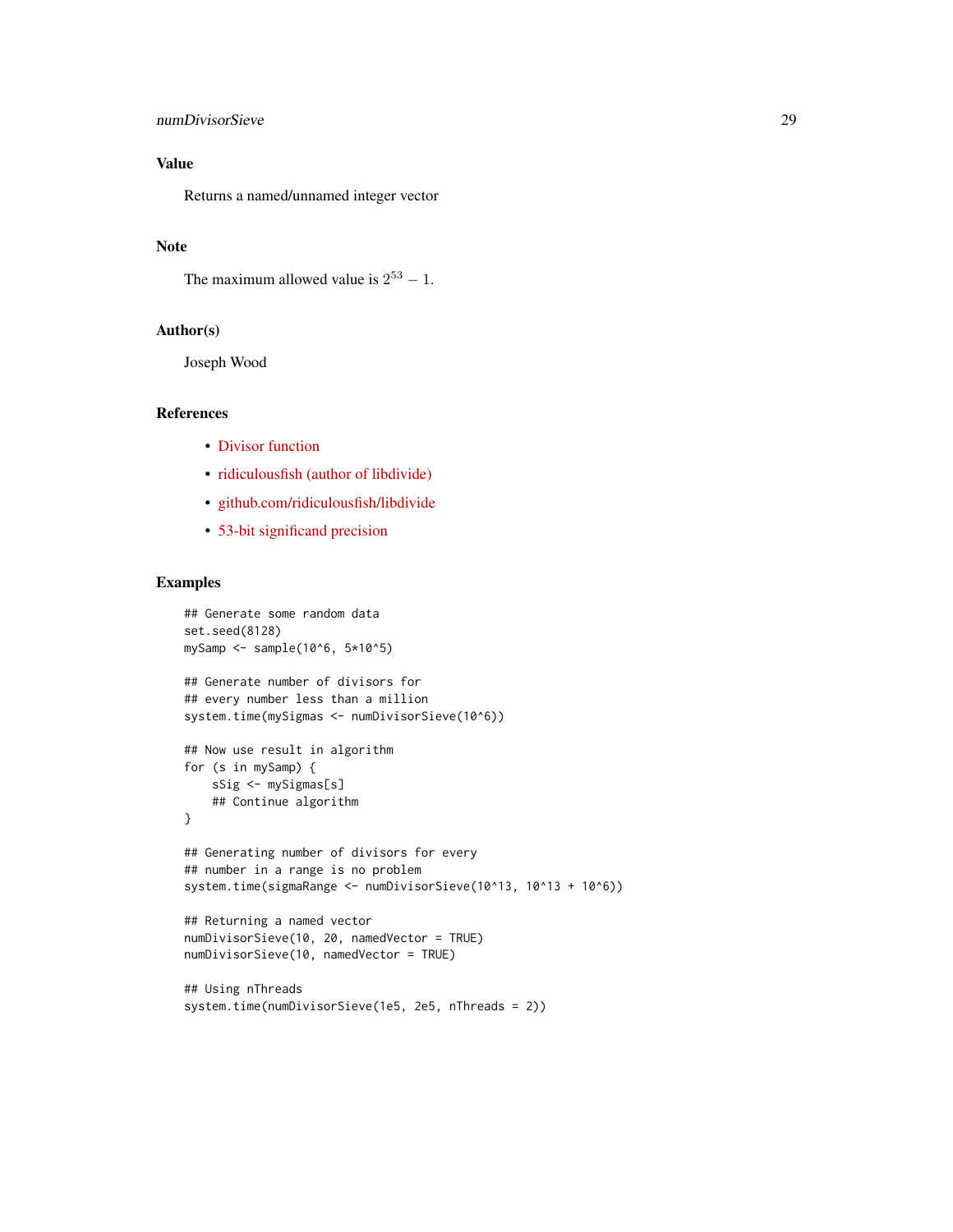<span id="page-29-0"></span>

#### Description

[Prime counting function](https://en.wikipedia.org/wiki/Prime-counting_function) for counting the prime numbers less than an integer,  $n$ , using Legendre's formula. It is based on the the algorithm developed by Kim Walisch found here: [kimwalisch/primecount.](https://github.com/kimwalisch/primecount)

#### Usage

```
primeCount(n, nThreads = NULL)
```
#### Arguments

|          | Positive number                                             |
|----------|-------------------------------------------------------------|
| nThreads | Specific number of threads to be used. The default is NULL. |

#### Details

[Legendre's Formula](http://mathworld.wolfram.com/LegendresFormula.html) for counting the number of primes less than  $n$  makes use of the [inclusion](https://en.wikipedia.org/wiki/Inclusion-exclusion_principle)[exclusion principle](https://en.wikipedia.org/wiki/Inclusion-exclusion_principle) to avoid explicitly counting every prime up to  $n$ . It is given by:

$$
\pi(x) = \pi(\sqrt{x}) + \Phi(x, \sqrt{x}) - 1
$$

Where  $\Phi(x, a)$  is the number of positive integers less than or equal to x that are relatively prime to the first  $\alpha$  primes (i.e. not divisible by any of the first  $\alpha$  primes). It is given by the recurrence relation ( $p_a$  is the *ath* prime (e.g.  $p_4 = 7$ )):

$$
\Phi(x, a) = \Phi(x, a - 1) + \Phi(x/p_a, a - 1)
$$

This algorithm implements five modifications developed by Kim Walisch for calculating  $\Phi(x, a)$ efficiently.

- 1. Cache results of  $\Phi(x, a)$
- 2. Calculate  $\Phi(x, a)$  using  $\Phi(x, a) = (x/pp) * \phi(pp) + \Phi(xmodpp, a)$  if  $a \leq 6$ 
	- $pp = 2 * 3 * ... * prime[a]$
	- $\phi(pp) = (2-1) * (3-1) * ... * (prime[a] -1)$  (i.e. Euler's totient function)
- 3. Calculate  $\Phi(x, a)$  using  $\pi(x)$  lookup table
- 4. Calculate all  $\Phi(x, a) = 1$  upfront
- 5. Stop recursion at 6 if  $\sqrt{x}$  >= 13 or  $\pi(\sqrt{x})$  instead of 1

# Value

Whole number representing the number of prime numbers less than or equal to  $n$ .

#### Note

```
The maximum value of n is 2^{53} - 1
```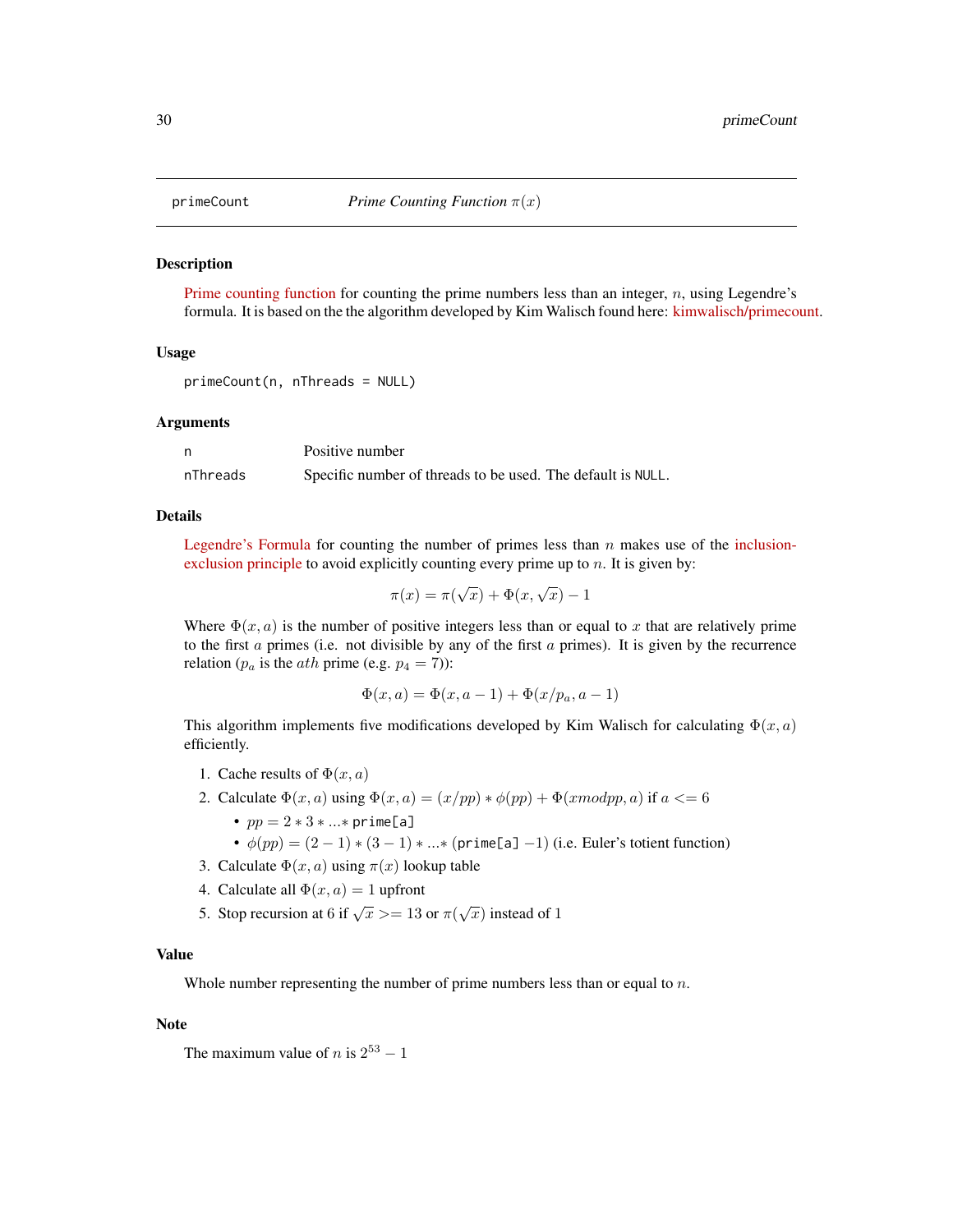# <span id="page-30-0"></span>primeFactorize 31

# Author(s)

Joseph Wood

# References

- Computing  $\pi(x)$ [: the combinatorial method](http://sweet.ua.pt/tos/bib/5.4.pdf)
	- Tomás Oliveira e Silva, Computing pi(x): the combinatorial method, Revista do DETUA, vol. 4, no. 6, March 2006, p. 761. http://sweet.ua.pt/tos/bib/5.4.pdf
- [53-bit significand precision](https://en.wikipedia.org/wiki/Double-precision_floating-point_format)

# See Also

[primeSieve](#page-33-1)

# Examples

```
## Get the number of primes less than a billion
primeCount(10^9)
```

```
## Using nThreads
system.time(primeCount(10^10, nThreads = 2))
```
<span id="page-30-1"></span>primeFactorize *Vectorized Prime Factorization*

# Description

Implementation of Pollard's rho algorithm for generating the prime factorization. The algorithm is based on the "factorize.c" source file from the gmp library found here <http://gmplib.org>.

#### Usage

```
primeFactorize(v, namedList = FALSE, nThreads = NULL)
```
### Arguments

| <b>V</b>  | Vector of integers or numeric values. Non-integral values will be cured to whole<br>numbers.        |
|-----------|-----------------------------------------------------------------------------------------------------|
| namedList | Logical flag. If TRUE and the length( $v$ ) > 1, a named list is returned. The<br>default is FALSE. |
| nThreads  | Specific number of threads to be used. The default is NULL.                                         |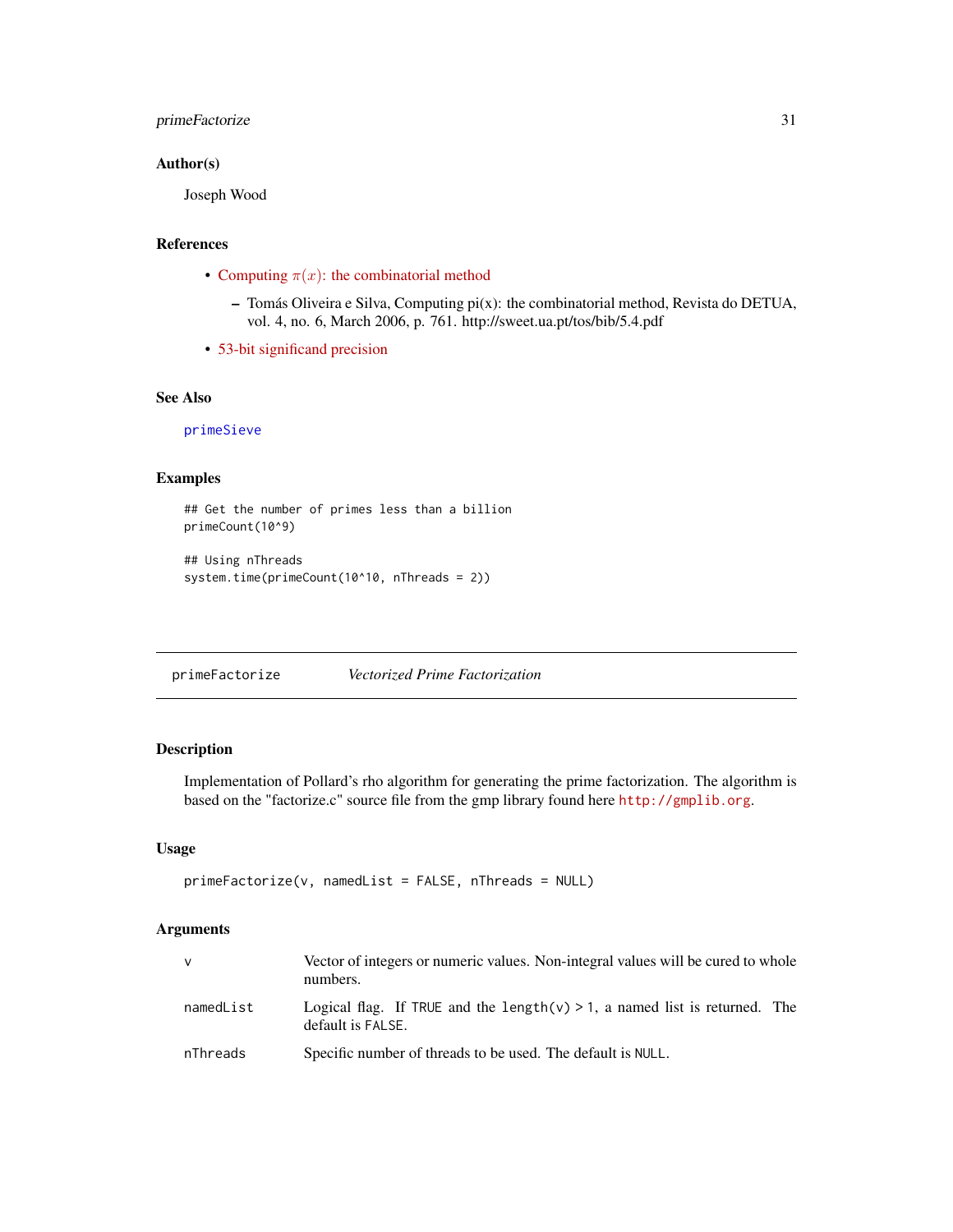# <span id="page-31-0"></span>Details

As noted in the Description section above, this algorithm is based on the "factorize.c" source code from the gmp library. Much of the code in RcppAlgos::primeFactorize is a straightforward translation from multiple precision C data types to standard C++ data types. A crucial part of the algorithm's efficiency is based on quickly determining [primality,](https://en.wikipedia.org/wiki/Primality_test) which is easily computed with gmp. However, with standard C++, this is quite challenging. Much of the research for RcppAlgos::primeFactorize was focused on developing an algorithm that could accurately and efficiently compute primality.

For more details, see the documentation for [isPrimeRcpp](#page-25-1).

#### Value

- Returns an unnamed vector if length(v) == 1 regardless of the value of namedList. If  $v <$  $2^{31}$ , the class of the returned vector will be integer, otherwise the class will be numeric.
- If length(v)  $> 1$ , a named/unnamed list of vectors will be returned. If max(bound1, bound2)  $\langle 2^{31}$ , the class of each vector will be integer, otherwise the class will be numeric.

#### Note

The maximum value for each element in v is  $2^{53} - 1$ .

# Author(s)

Joseph Wood

# References

- [Pollard's rho algorithm](https://en.wikipedia.org/wiki/Pollard%27s_rho_algorithm)
- [Miller-Rabin primality test](https://en.wikipedia.org/wiki/Miller-Rabin_primality_test)
- [Accurate Modular Arithmetic with Double Precision](https://codereview.stackexchange.com/questions/186751/accurate-modular-arithmetic-with-double-precision)
- [53-bit significand precision](https://en.wikipedia.org/wiki/Double-precision_floating-point_format)

# See Also

[primeFactorizeSieve](#page-32-1), [factorize](#page-0-0), [primeFactors](#page-0-0)

```
## Get the prime factorization of a single number
primeFactorize(10^8)
```

```
## Or get the prime factorization of many numbers
set.seed(29)
myVec <- sample(-1000000:1000000, 1000)
system.time(pFacs <- primeFactorize(myVec))
```

```
## Return named list
pFacsWithNames <- primeFactorize(myVec, namedList = TRUE)
```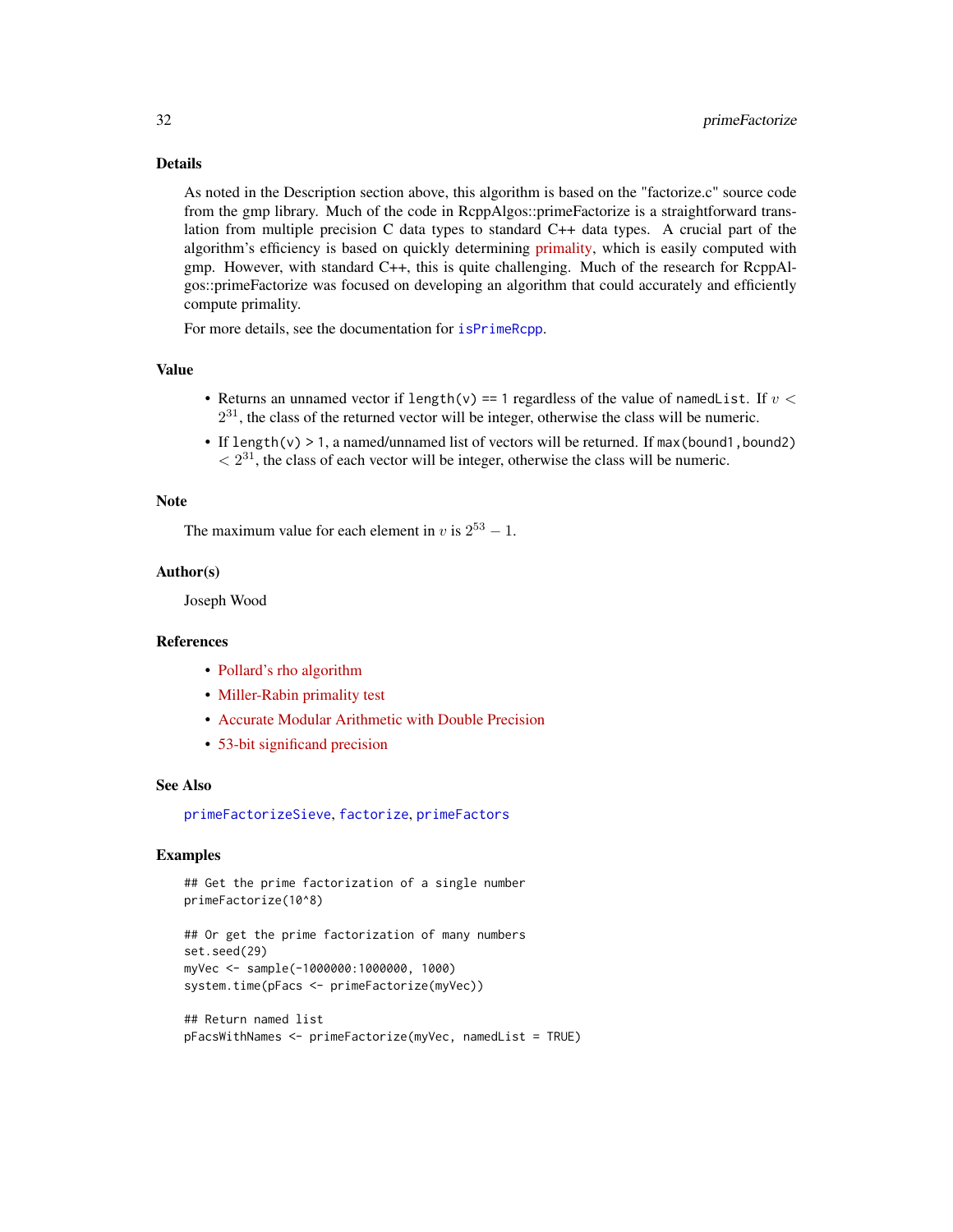# <span id="page-32-0"></span>primeFactorizeSieve 33

```
## Using nThreads
system.time(primeFactorize(myVec, nThreads = 2))
```
<span id="page-32-1"></span>primeFactorizeSieve *Generate Prime Factorization for Numbers in a Range*

#### Description

Generates the prime factorization of all numbers between bound1 and bound2 (if supplied) or all numbers up to bound1.

# Usage

```
primeFactorizeSieve(bound1, bound2 = NULL, namedList = FALSE, nThreads = NULL)
```
# **Arguments**

| bound1    | Positive integer or numeric value.                                     |
|-----------|------------------------------------------------------------------------|
| bound2    | Positive integer or numeric value.                                     |
| namedList | Logical flag. If TRUE, a named list is returned. The default is FALSE. |
| nThreads  | Specific number of threads to be used. The default is NULL.            |

#### Details

This function is useful when many prime factorizations are needed. Instead of generating the prime factorization on the fly, one can reference the indices/names of the generated list.

This algorithm benefits greatly from the fast integer division library 'libdivide'. The following is from [http://libdivide.com/:](http://libdivide.com/)

• "*libdivide allows you to replace expensive integer divides with comparatively cheap multiplication and bitshifts. Compilers usually do this, but only when the divisor is known at compile time. libdivide allows you to take advantage of it at runtime. The result is that integer division can become faster - a lot faster.*"

#### Value

Returns a named/unnamed list of integer vectors if max (bound1, bound2)  $< 2^{31}$ , or a list of numeric vectors otherwise.

# Note

The maximum value for either of the bounds is  $2^{53} - 1$ .

#### Author(s)

Joseph Wood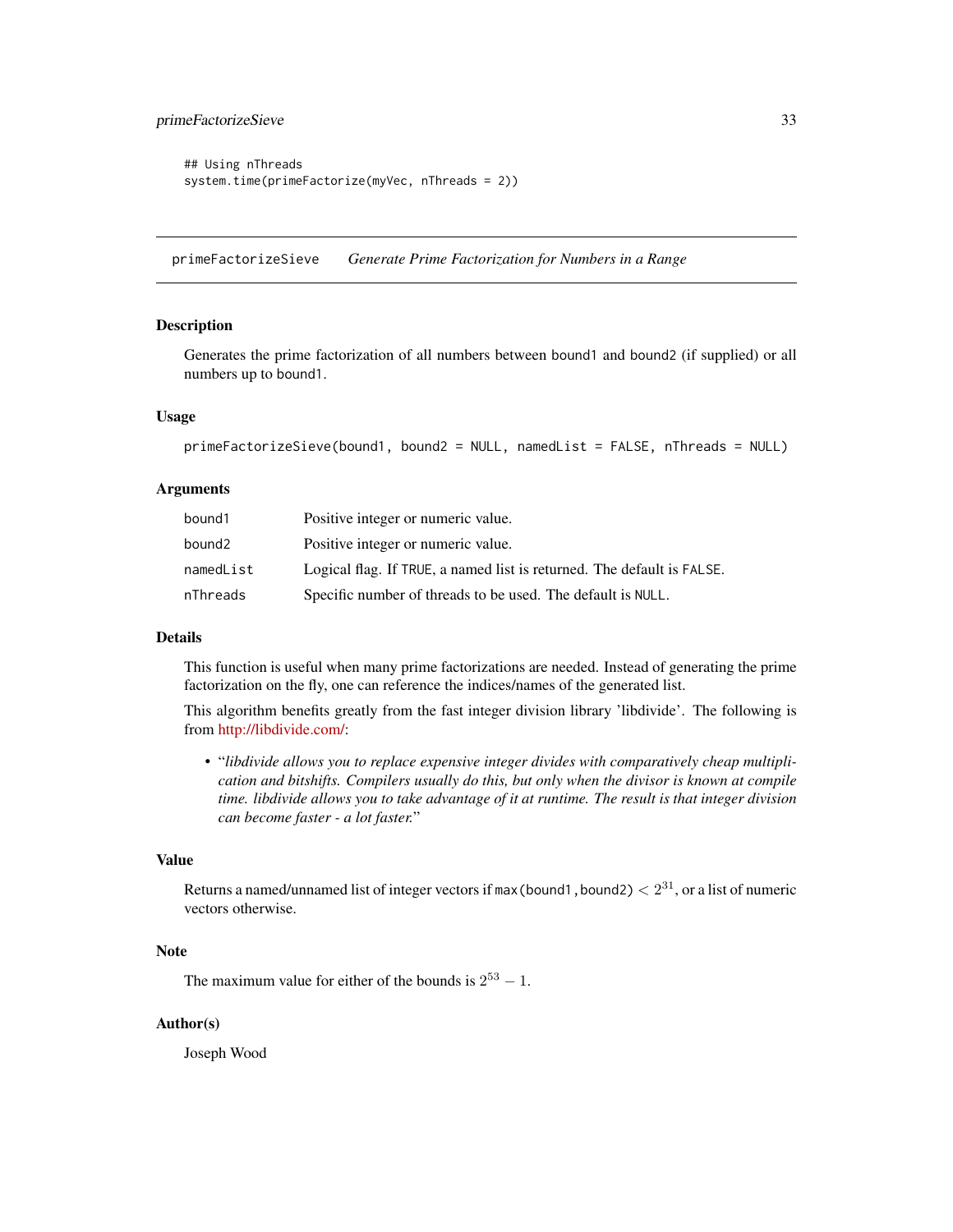#### <span id="page-33-0"></span>References

- [Prime Factor](https://en.wikipedia.org/wiki/Prime_factor)
- [ridiculousfish \(author of libdivide\)](http://ridiculousfish.com/)
- [github.com/ridiculousfish/libdivide](https://github.com/ridiculousfish/libdivide)
- [53-bit significand precision](https://en.wikipedia.org/wiki/Double-precision_floating-point_format)

# See Also

[primeFactorize](#page-30-1), [divisorsSieve](#page-22-1), [factorize](#page-0-0), [primeFactors](#page-0-0)

# Examples

```
## Generate some random data
set.seed(28)
mySamp <- sample(10^5, 5*10^4)
## Generate prime factorizations up
## to 10^5 (max element from mySamp)
system.time(allPFacs <- primeFactorizeSieve(10^5))
## Use generated prime factorization for further
## analysis by accessing the index of allPFacs
for (s in mySamp) {
   pFac <- allPFacs[[s]]
    ## Continue algorithm
}
## Generating prime factorizations over
## a range is efficient as well
system.time(primeFactorizeSieve(10^12, 10^12 + 10^5))
## Set 'namedList' to TRUE to return a named list
primeFactorizeSieve(27, 30, namedList = TRUE)
## Using nThreads
system.time(primeFactorizeSieve(1e4, 5e4, nThreads = 2))
```
<span id="page-33-1"></span>primeSieve *Generate Prime Numbers*

#### Description

Implementation of the segmented sieve of Eratosthenes with wheel factorization. Generates all prime numbers between bound1 and bound2 (if supplied) or all primes up to bound1. See this stackoverflow post for an analysis on prime number generation efficiency in R: [Generate a list of](https://stackoverflow.com/a/48313378/4408538) [primes up to a certain number](https://stackoverflow.com/a/48313378/4408538)

The fundamental concepts of this algorithm are based off of the implementation by Kim Walisch found here: [kimwalisch/primesieve.](https://github.com/kimwalisch/primesieve)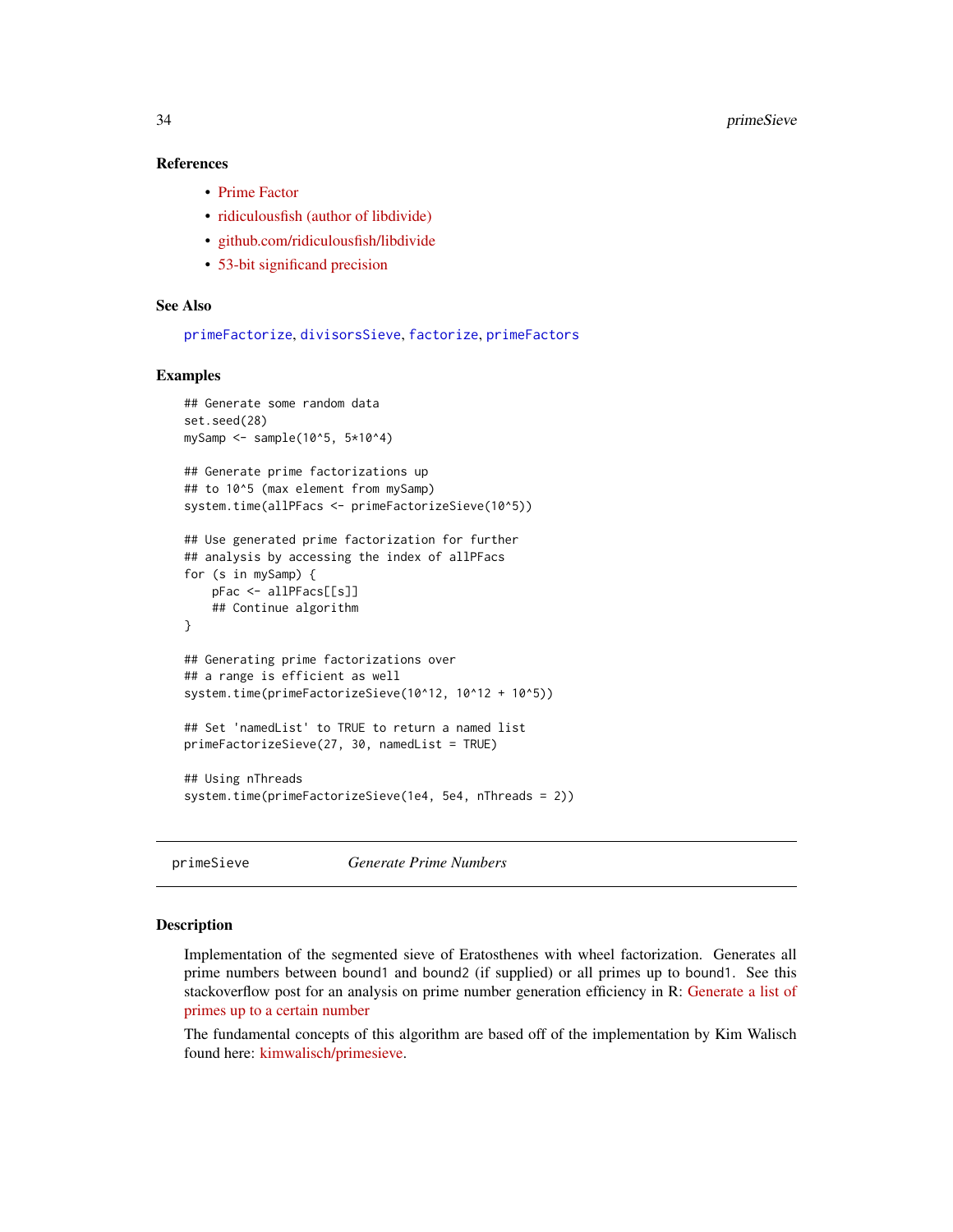#### primeSieve 35

#### Usage

primeSieve(bound1, bound2 = NULL, nThreads = NULL)

## Arguments

| bound1   | Positive integer or numeric value.                          |
|----------|-------------------------------------------------------------|
| bound2   | Positive integer or numeric value.                          |
| nThreads | Specific number of threads to be used. The default is NULL. |

#### Details

At the heart of this algorithm is the traditional sieve of Eratosthenes (i.e. given a [prime](https://en.wikipedia.org/wiki/Prime_number)  $p$ , mark all multiples of  $p$  as [composite\)](https://en.wikipedia.org/wiki/Composite_number), however instead of sieving the entire interval, we only consider small sub-intervals. The benefits of this method are two fold:

- 1. Reduction of the [space complexity](https://en.wikipedia.org/wiki/DSPACE) from  $O(n)$ , for the traditional sieve, to  $O(\sqrt{n})$
- 2. Reduction of [cache misses](https://en.wikipedia.org/wiki/CPU_cache#Cache_miss)

The latter is of particular importance as cache memory is much more efficient and closer in proximity to the CPU than [main memory.](https://en.wikipedia.org/wiki/Computer_data_storage#Primary_storage) Reducing the size of the sieving interval allows for more effective utilization of the cache, which greatly impacts the overall efficiency.

Another optimization over the traditional sieve is the utilization of wheel factorization. With the traditional sieve of Eratosthenes, you typically check every odd index of your logical vector and if the value is true, you have found a prime. With wheel factorization using the first four primes (i.e. 2, 3, 5, and 7) to construct your wheel (i.e. 210 wheel), you only have to check indices of your logical vector that are coprime to 210 (i.e. the product of the first four primes). As an example, with  $n = 10000$  and a 210 wheel, you only have to check 2285 indices vs. 5000 with the classical implementation.

#### Value

Returns an integer vector if max(bound1, bound2)  $\langle 2^{31}$ , or a numeric vector otherwise.

#### Note

- It does not matter which bound is larger as the resulting primes will be between min(bound1, bound2) and max(bound1,bound2) if bound2 is provided.
- The maximum value for either of the bounds is  $2^{53} 1$ .

#### Author(s)

Joseph Wood

# References

- [primesieve \(Fast C/C++ prime number generator\)](https://primesieve.org)
- [Sieve of Eratosthenes](https://en.wikipedia.org/wiki/Sieve_of_Eratosthenes)
- [Wheel factorization](https://en.wikipedia.org/wiki/Wheel_factorization)
- [53-bit significand precision](https://en.wikipedia.org/wiki/Double-precision_floating-point_format)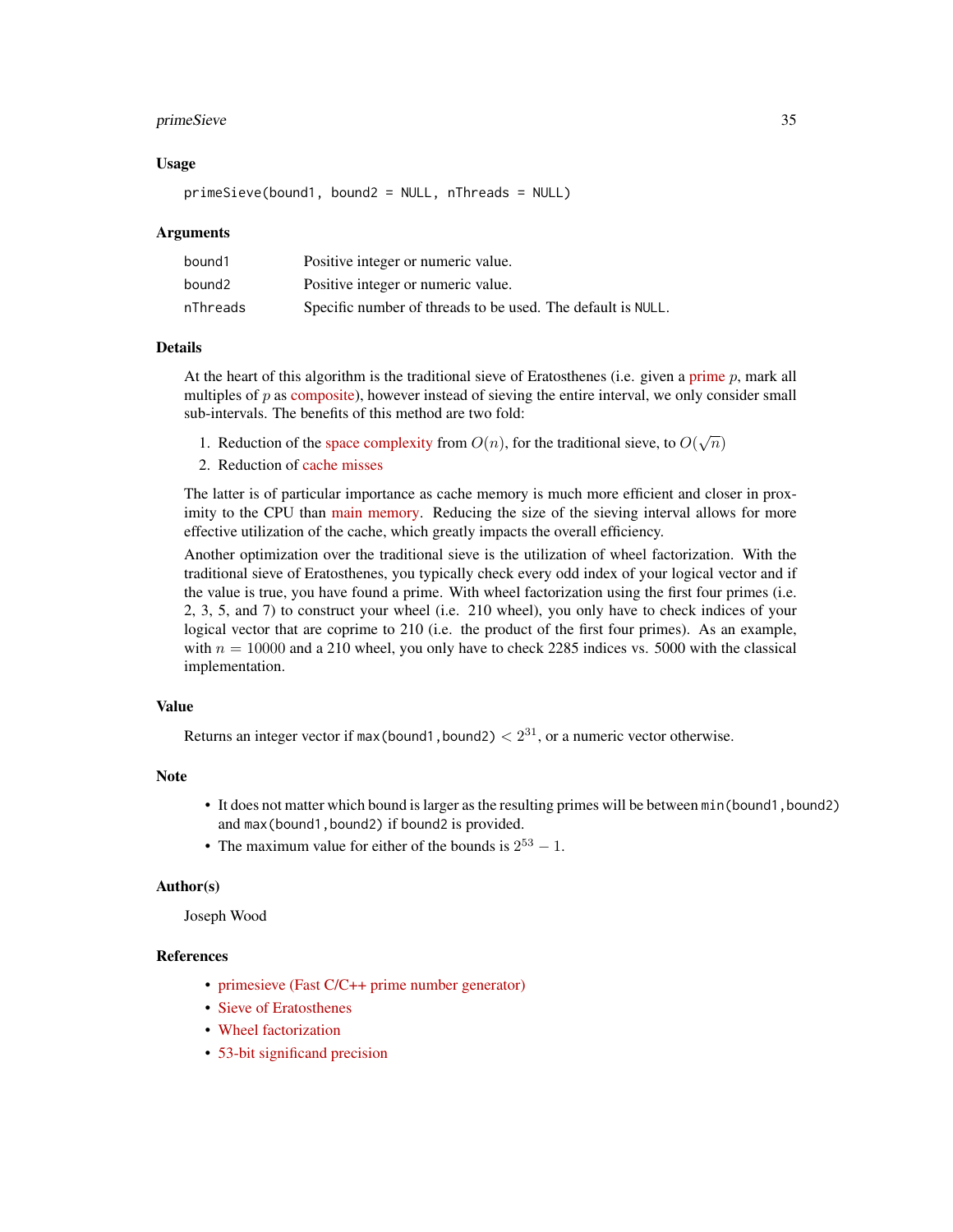# See Also

[Primes](#page-0-0)

# Examples

```
## Primes up to a thousand
primeSieve(100)
## Primes between 42 and 17
primeSieve(42, 17)
## Equivalent to
primeSieve(17, 42)
## Primes up to one hundred million in no time
system.time(primeSieve(10^8))
## options(scipen = 50)
## Generate large primes over interval
system.time(myPs <- primeSieve(10^13+10^6, 10^13))
## Object created is small
object.size(myPs)
## Using nThreads
system.time(primeSieve(1e7, nThreads = 2))
```
stdThreadMax *Max Number of Concurrent Threads*

# Description

Rcpp wrapper of [std::thread::hardware\\_concurrency\(\).](https://en.cppreference.com/w/cpp/thread/thread/hardware_concurrency) As stated by [cppreference,](https://en.cppreference.com/w/) the returned value should be considered only a hint.

#### Usage

stdThreadMax()

## Value

An integer representing the number of concurrent threads supported by the user implementation. If the value cannot be determined, 1L is returned.

# See Also

[detectCores](#page-0-0)

#### Examples

stdThreadMax()

<span id="page-35-0"></span>